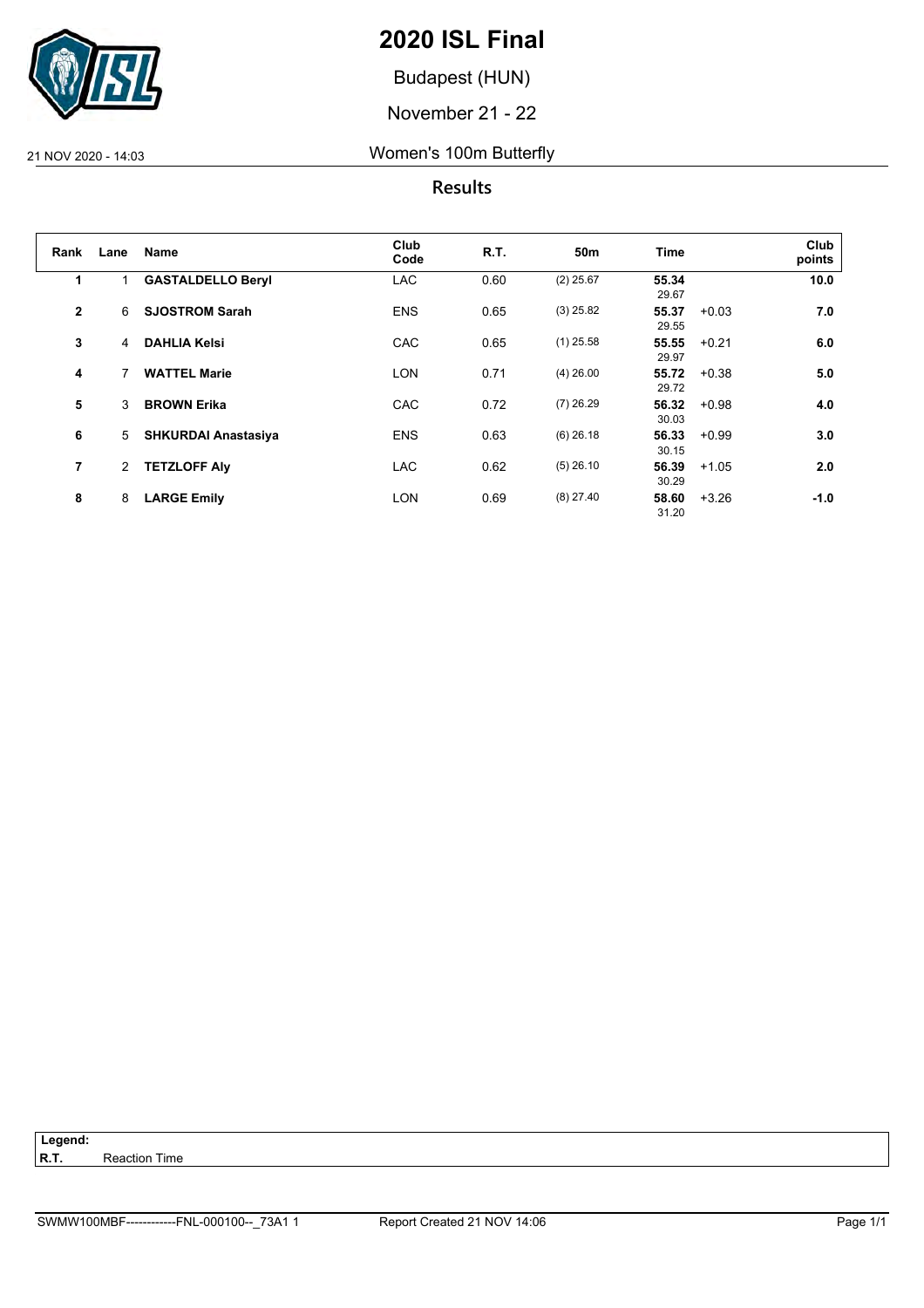

Budapest (HUN)

November 21 - 22

21 NOV 2020 - 14:06 Men's 100m Butterfly

**Results**

| Rank         | Lane | Name                  | Club<br>Code | R.T. | 50m         | <b>Time</b>    |         | Club<br>points |
|--------------|------|-----------------------|--------------|------|-------------|----------------|---------|----------------|
| 1            | 3    | <b>DRESSEL Caeleb</b> | CAC          | 0.63 | $(2)$ 22.44 | 47.78<br>25.34 |         | 15.0           |
| $\mathbf{2}$ | 5    | le CLOS Chad          | <b>ENS</b>   | 0.60 | $(3)$ 22.60 | 48.45<br>25.85 | $+0.67$ | 7.0            |
| 3            | 1    | <b>SHIELDS Tom</b>    | <b>LAC</b>   | 0.71 | $(1)$ 22.38 | 48.47<br>26.09 | $+0.69$ | 6.0            |
| 4            | 4    | <b>CIESLAK Marcin</b> | CAC          | 0.62 | $(4)$ 22.91 | 49.18<br>26.27 | $+1.40$ | 5.0            |
| 5            | 7    | <b>KUSCH Marius</b>   | <b>LON</b>   | 0.65 | $(5)$ 23.07 | 49.74<br>26.67 | $+1.96$ | 4.0            |
| 6            | 8    | <b>LANZA Vini</b>     | <b>LON</b>   | 0.68 | $(6)$ 23.29 | 49.86<br>26.57 | $+2.08$ | ۰.             |
| 7            | 2    | <b>ROONEY Maxime</b>  | <b>LAC</b>   | 0.60 | $(7)$ 23.31 | 50.55<br>27.24 | $+2.77$ | ۰.             |
| 8            | 6    | <b>ZIRK Kregor</b>    | <b>ENS</b>   | 0.67 | $(8)$ 23.77 | 50.64<br>26.87 | $+2.86$ | ٠              |

Legend:<br>R.T. **Reaction Time**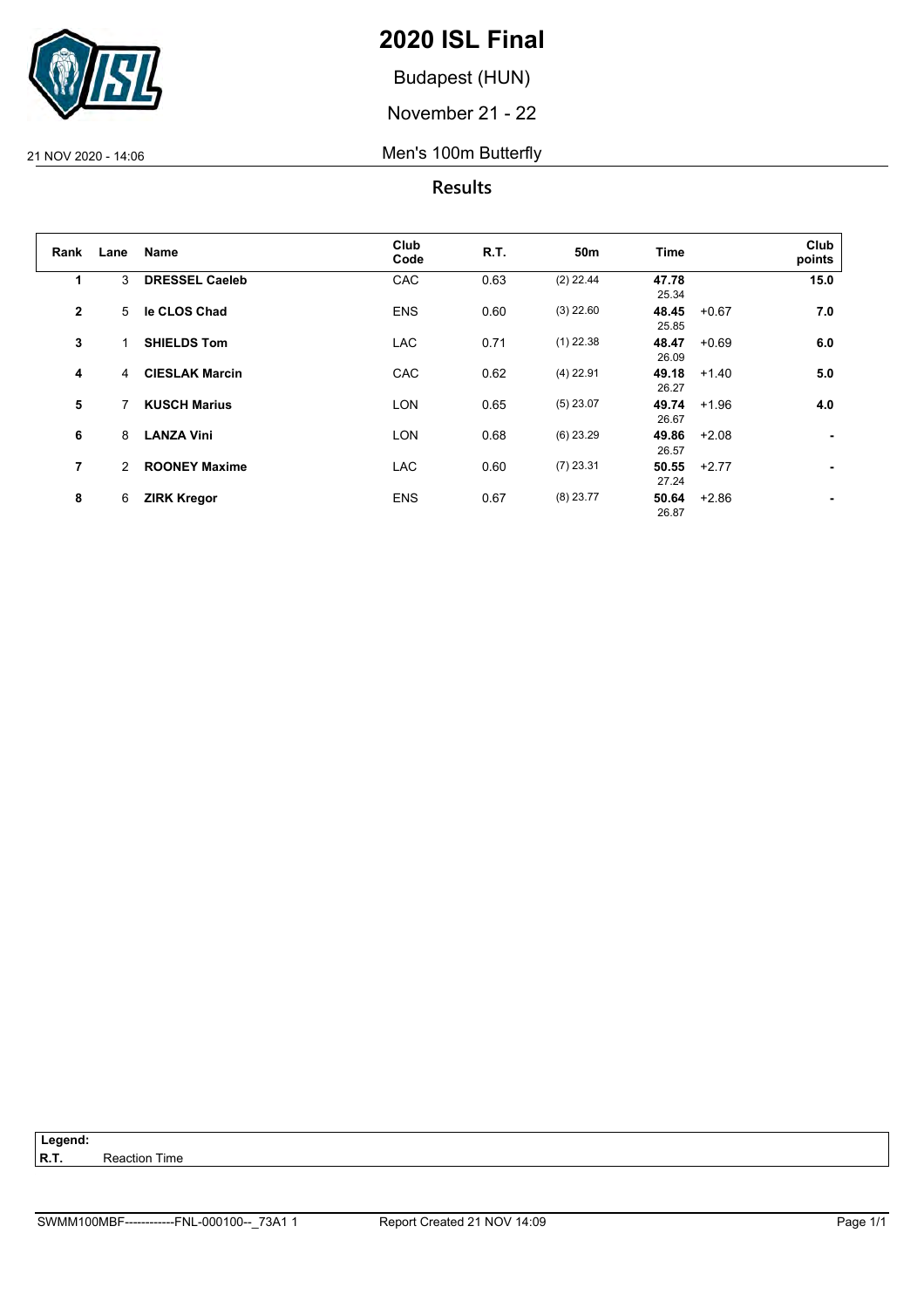

Budapest (HUN)

November 21 - 22

#### 21 NOV 2020 - 14:12 Women's 200m Backstroke

**Results**

| Rank           | Lane | Name                     | Club<br>Code | R.T. | 50m         | 100m          | 150m          | Time    |         | Club<br>points |
|----------------|------|--------------------------|--------------|------|-------------|---------------|---------------|---------|---------|----------------|
| 1              | 3    | <b>NELSON Beata</b>      | CAC          | 0.62 | $(1)$ 28.50 | $(1)$ 59.12   | $(1)$ 1:29.79 | 2:00.27 |         | 12.0           |
|                |      |                          |              |      |             | 30.62         | 30.67         | 30.48   |         |                |
| $\mathbf{2}$   | 5    | <b>SEEBOHM Emily</b>     | <b>ENS</b>   | 0.61 | $(2)$ 28.82 | $(2)$ 59.71   | (2) 1:30.56   | 2:01.16 | $+0.89$ | 7.0            |
|                |      |                          |              |      |             | 30.89         | 30.85         | 30.60   |         |                |
| 3              | 4    | <b>FLICKINGER Hall</b>   | CAC          | 0.62 | $(6)$ 29.28 | (3) 1:00.10   | (3) 1:31.08   | 2:01.94 | $+1.67$ | 6.0            |
|                |      |                          |              |      |             | 30.82         | 30.98         | 30.86   |         |                |
| 4              | 8    | <b>TOUSSAINT Kira</b>    | LON          | 0.51 | (=4) 29.22  | $(5)$ 1:00.88 | (4) 1:32.76   | 2:03.95 | $+3.68$ | 5.0            |
|                |      |                          |              |      |             | 31.66         | 31.88         | 31.19   |         |                |
| 5              |      | <b>DAWSON Kathleen</b>   | LON          | 0.62 | $(3)$ 29.12 | (4) 1:00.71   | (5) 1:33.02   | 2:04.55 | $+4.28$ | 4.0            |
|                |      |                          |              |      |             | 31.59         | 32.31         | 31.53   |         |                |
| 6              | 2    | <b>DELOOF Ali</b>        | LAC          | 0.62 | (=4) 29.22  | (6) 1:01.42   | $(6)$ 1:33.38 | 2:05.06 | $+4.79$ | 3.0            |
|                |      |                          |              |      |             | 32.20         | 31.96         | 31.68   |         |                |
| $\overline{7}$ | 6    | <b>JAKABOS Zsuzsanna</b> | <b>ENS</b>   | 0.66 | $(8)$ 30.07 | $(7)$ 1:01.69 | $(7)$ 1:33.57 | 2:05.16 | $+4.89$ | $\blacksquare$ |
|                |      |                          |              |      |             | 31.62         | 31.88         | 31.59   |         |                |
| 8              |      | <b>GASSON Helena</b>     | LAC          | 0.58 | $(7)$ 29.46 | $(8)$ 1:01.99 | $(8)$ 1:34.28 | 2:06.22 | $+5.95$ |                |
|                |      |                          |              |      |             | 32.53         | 32.29         | 31.94   |         |                |

**=** Equal rank **R.T.** Reaction Time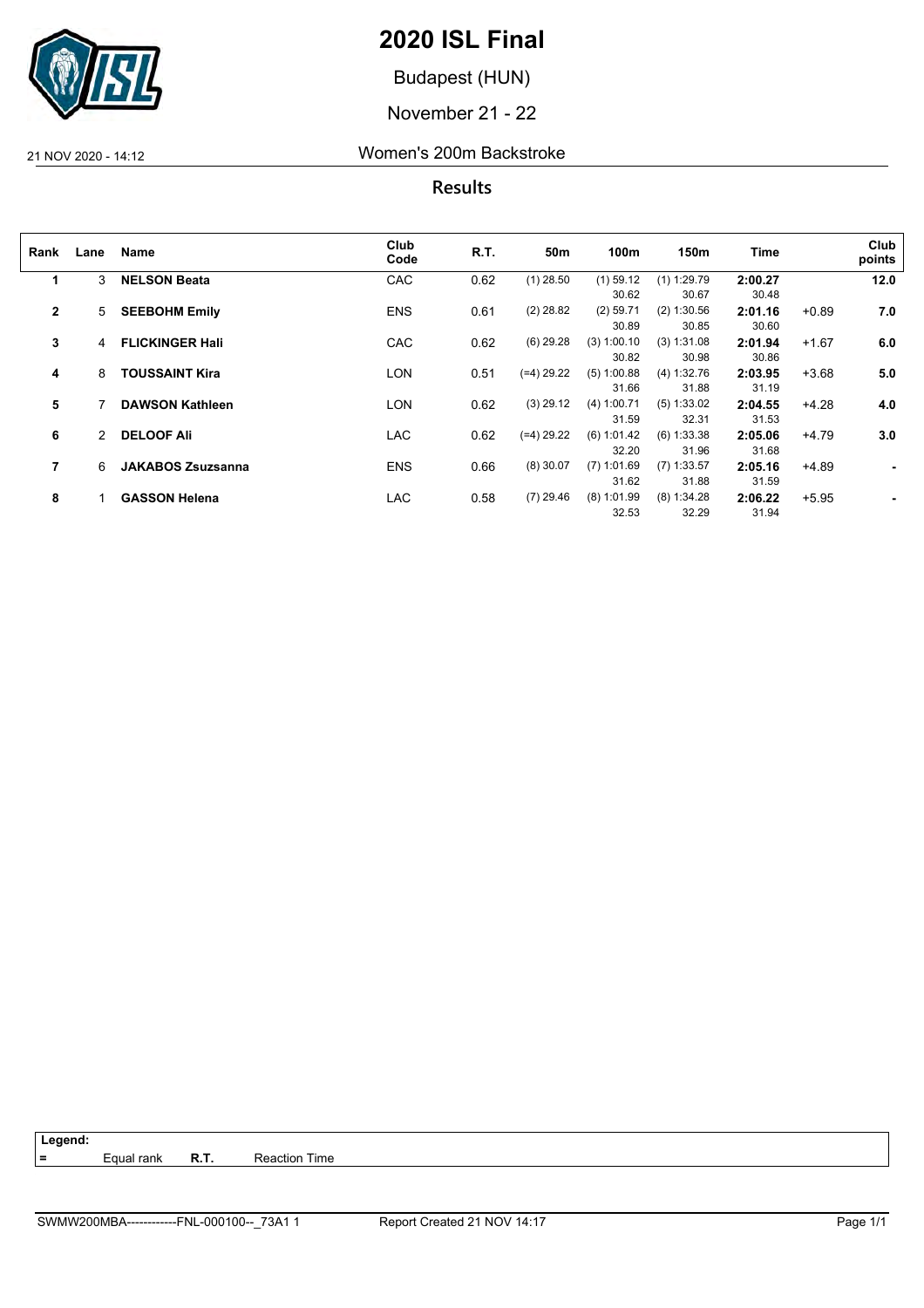

Budapest (HUN)

November 21 - 22

#### 21 NOV 2020 - 14:17 Men's 200m Backstroke

| Lane | Name                      | Club<br>Code                                                                                     | R.T.                                   | 50m                  | 100m                                      | 150m                                     | Time                                           |                                                 | Club<br>points                  |
|------|---------------------------|--------------------------------------------------------------------------------------------------|----------------------------------------|----------------------|-------------------------------------------|------------------------------------------|------------------------------------------------|-------------------------------------------------|---------------------------------|
| 5    |                           | <b>ENS</b>                                                                                       | 0.51                                   | $(2)$ 25.15          | $(1)$ 51.77                               | $(1)$ 1:18.81                            | 1:46.37                                        |                                                 | 12.0                            |
|      |                           |                                                                                                  |                                        |                      |                                           |                                          |                                                |                                                 |                                 |
|      | <b>MURPHY Ryan</b>        | <b>LAC</b>                                                                                       | 0.53                                   | $(1)$ 25.06          | $(2)$ 52.60                               | (2) 1:20.23                              | 1:47.41                                        | $+1.04$                                         | 7.0                             |
|      |                           |                                                                                                  |                                        |                      | 27.54                                     | 27.63                                    | 27.18                                          |                                                 |                                 |
| 3    | <b>KAWECKI Radoslaw</b>   | CAC                                                                                              | 0.62                                   | $(6)$ 25.71          | (5) 53.35                                 | $(3)$ 1:20.39                            | 1:47.90                                        | $+1.53$                                         | 6.0                             |
|      |                           |                                                                                                  |                                        |                      | 27.64                                     | 27.04                                    | 27.51                                          |                                                 |                                 |
| 8    | <b>GREENBANK Luke</b>     | <b>LON</b>                                                                                       | 0.63                                   | $(5)$ 25.69          | $(6)$ 53.56                               | (6) 1:21.47                              | 1:48.65                                        | $+2.28$                                         | 5.0                             |
|      |                           |                                                                                                  |                                        |                      | 27.87                                     | 27.91                                    | 27.18                                          |                                                 |                                 |
|      |                           | LON                                                                                              | 0.59                                   | $(3)$ 25.52          | (3) 53.06                                 | (4) 1:21.04                              | 1:49.33                                        | $+2.96$                                         | 4.0                             |
|      |                           |                                                                                                  |                                        |                      | 27.54                                     | 27.98                                    | 28.29                                          |                                                 |                                 |
| 6    | <b>KOLESNIKOV Kliment</b> |                                                                                                  |                                        |                      | $(4)$ 53.17                               | (5) 1:21.46                              |                                                |                                                 | 3.0                             |
|      |                           |                                                                                                  |                                        |                      | 27.59                                     | 28.29                                    | 28.46                                          |                                                 |                                 |
| 2    |                           |                                                                                                  |                                        |                      |                                           |                                          |                                                |                                                 | $\blacksquare$                  |
|      |                           |                                                                                                  |                                        |                      |                                           |                                          |                                                |                                                 |                                 |
|      |                           |                                                                                                  |                                        |                      |                                           |                                          |                                                |                                                 | $-1.0$                          |
|      |                           |                                                                                                  |                                        |                      | 30.16                                     | 30.80                                    | 30.78                                          |                                                 |                                 |
|      | 4                         | <b>RYLOV Evgeny</b><br><b>DIENER Christian</b><br><b>HEIDTMANN Jacob</b><br><b>SZARANEK Mark</b> | <b>ENS</b><br><b>LAC</b><br><b>CAC</b> | 0.65<br>0.70<br>0.63 | $(4)$ 25.58<br>$(7)$ 27.56<br>$(8)$ 27.70 | 26.62<br>(7) 57.42<br>29.86<br>(8) 57.86 | 27.04<br>$(7)$ 1:27.83<br>30.41<br>(8) 1:28.66 | 27.56<br>1:49.92<br>1:57.56<br>29.73<br>1:59.44 | $+3.55$<br>$+11.19$<br>$+13.07$ |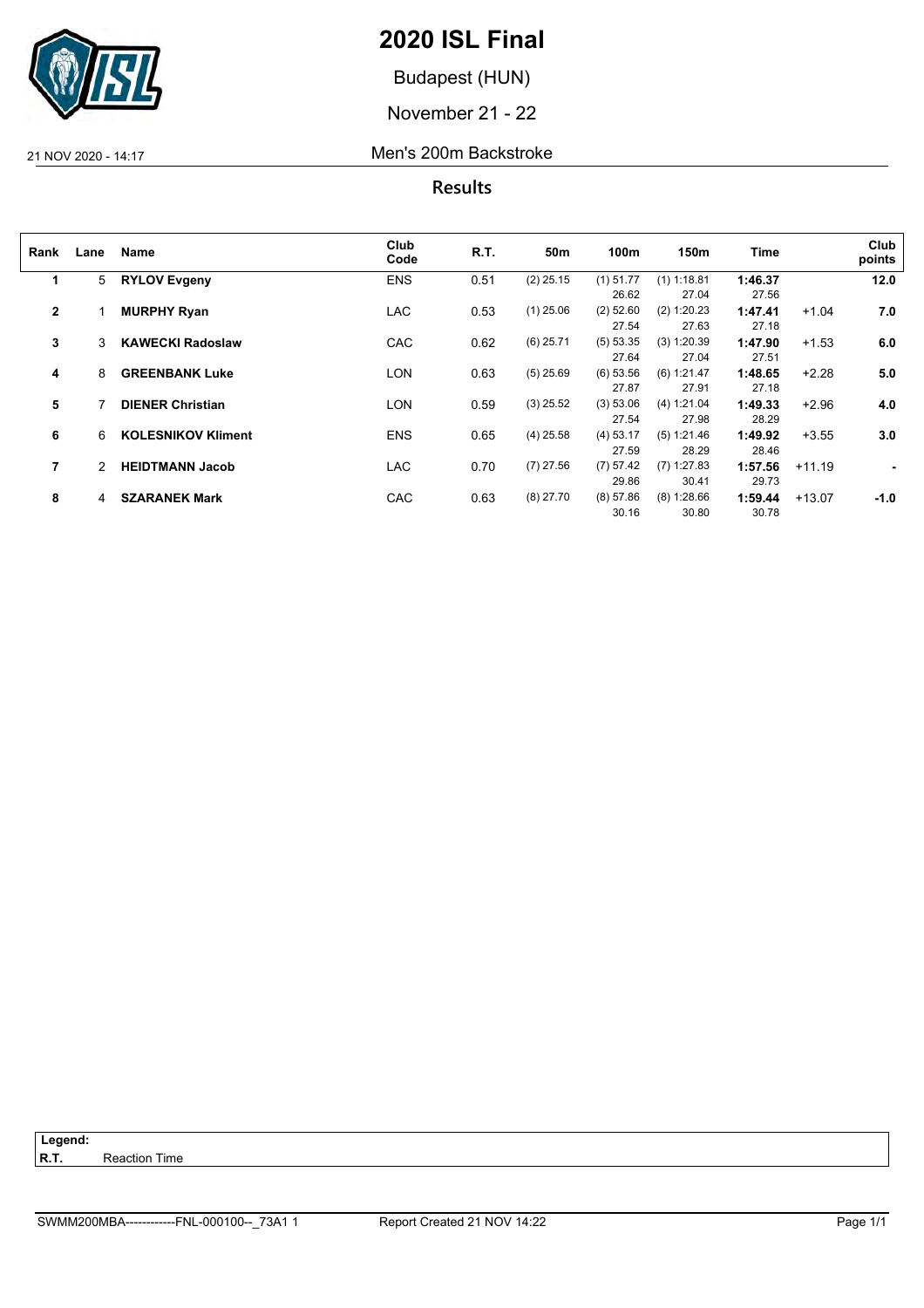

Budapest (HUN)

November 21 - 22

21 NOV 2020 - 14:24 Women's 200m Breaststroke

**Results**

| Rank         | Lane | Name                   | Club<br>Code | R.T. | 50m          | 100m          | 150m          | <b>Time</b> |         | Club<br>points |
|--------------|------|------------------------|--------------|------|--------------|---------------|---------------|-------------|---------|----------------|
| 1            | 3    | <b>KING Lilly</b>      | CAC          | 0.66 | $(1)$ 30.25  | $(1)$ 1:04.99 | $(1)$ 1:40.76 | 2:15.56     |         | 15.0           |
|              |      |                        |              |      |              | 34.74         | 35.77         | 34.80       |         |                |
| $\mathbf{2}$ |      | <b>LAZOR Annie</b>     | LON          | 0.70 | $(5)$ 31.64  | (4) 1:06.57   | (2) 1:41.47   | 2:16.33     | $+0.77$ | 7.0            |
|              |      |                        |              |      |              | 34.93         | 34.90         | 34.86       |         |                |
| 3            | 8    | <b>PICKREM Sydney</b>  | <b>LON</b>   | 0.68 | $(4)$ 31.47  | (3) 1:06.52   | (3) 1:42.07   | 2:17.75     | $+2.19$ | 6.0            |
|              |      |                        |              |      |              | 35.05         | 35.55         | 35.68       |         |                |
| 4            | 4    | <b>HANNIS Molly</b>    | <b>CAC</b>   | 0.69 | $(=2)$ 31.23 | $(5)$ 1:06.93 | $(5)$ 1:42.87 | 2:19.29     | $+3.73$ | 5.0            |
|              |      |                        |              |      |              | 35.70         | 35.94         | 36.42       |         |                |
| 5            |      | <b>SEBASTIAN Julia</b> | <b>LAC</b>   | 0.67 | $(6)$ 31.69  | $(6)$ 1:07.11 | (6) 1:43.44   | 2:20.51     | $+4.95$ | 4.0            |
|              |      |                        |              |      |              | 35.42         | 36.33         | 37.07       |         |                |
| 6            | 6    | <b>LARSON Breeja</b>   | <b>ENS</b>   | 0.75 | $(=2)$ 31.23 | $(2)$ 1:06.39 | (4) 1:42.69   | 2:22.17     | $+6.61$ | ٠              |
|              |      |                        |              |      |              | 35.16         | 36.30         | 39.48       |         |                |
| 7            | 2    | <b>SMITH Kierra</b>    | <b>LAC</b>   | 0.79 | $(7)$ 32.53  | $(7)$ 1:08.15 | $(7)$ 1:44.87 | 2:23.10     | $+7.54$ | ٠              |
|              |      |                        |              |      |              | 35.62         | 36.72         | 38.23       |         |                |
| 8            | 5    | <b>GUNES Viktoriya</b> | <b>ENS</b>   | 0.76 | $(8)$ 32.90  | $(8)$ 1:09.33 | $(8)$ 1:46.33 | 2:23.45     | $+7.89$ | ۰              |
|              |      |                        |              |      |              | 36.43         | 37.00         | 37.12       |         |                |

**=** Equal rank **R.T.** Reaction Time

SWMW200MBR------------FNL-000100--\_73A1 1 Report Created 21 NOV 14:29 Page 1/1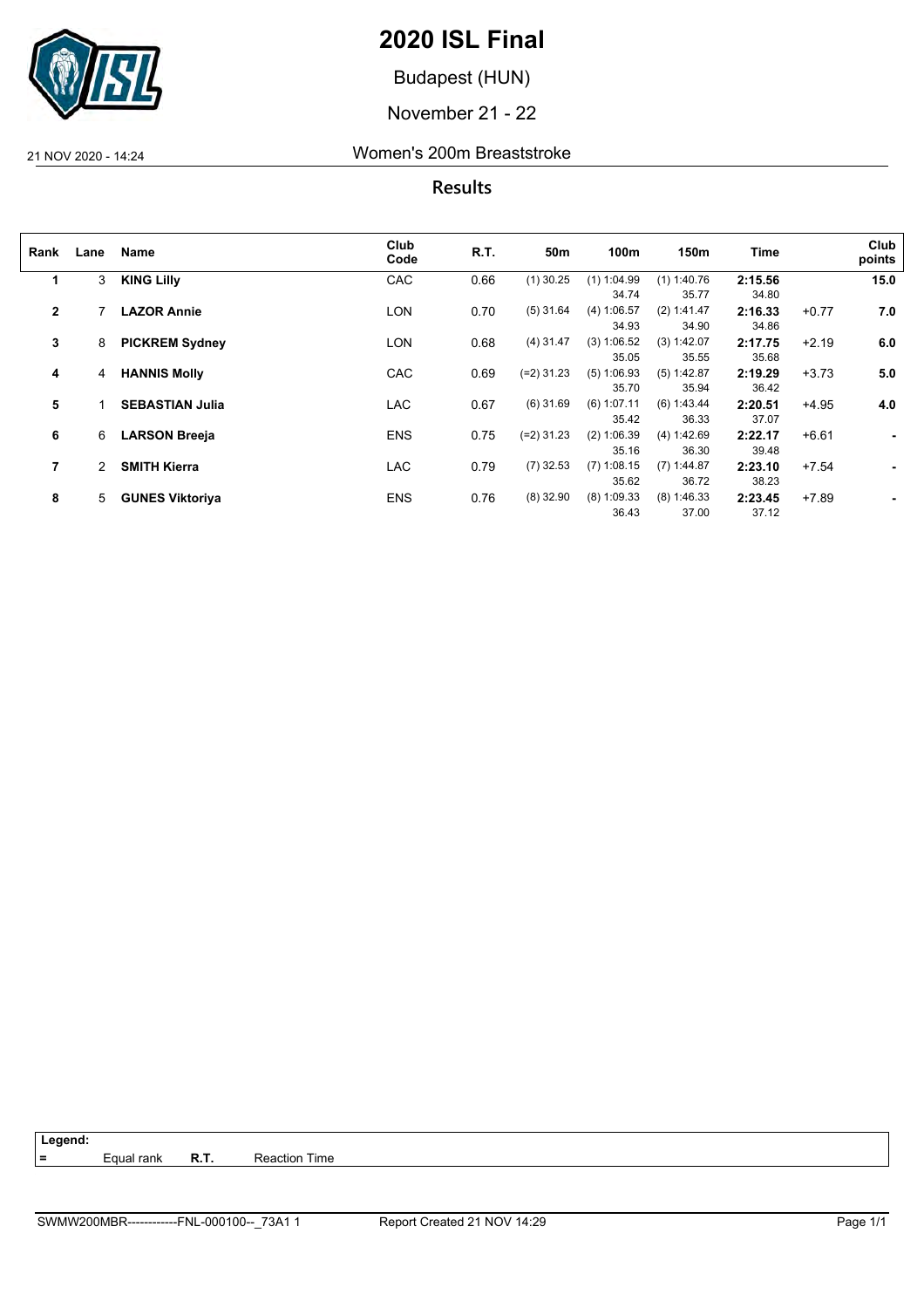

Budapest (HUN)

November 21 - 22

#### 21 NOV 2020 - 14:29 Men's 200m Breaststroke

**Results**

| Rank         | Lane | Name                    | Club<br>Code | R.T. | 50m         | 100m          | 150m          | Time    |         | Club<br>points |
|--------------|------|-------------------------|--------------|------|-------------|---------------|---------------|---------|---------|----------------|
| 1            | 8    | <b>PRIGODA Kirill</b>   | <b>LON</b>   | 0.60 | $(1)$ 27.44 | $(1)$ 58.36   | $(1)$ 1:29.61 | 2:01.71 |         | 9.0            |
|              |      |                         |              |      |             | 30.92         | 31.25         | 32.10   |         |                |
| $\mathbf{2}$ | 4    | <b>FINK Nic</b>         | <b>CAC</b>   | 0.74 | $(5)$ 27.99 | $(6)$ 59.56   | (4) 1:30.97   | 2:02.20 | $+0.49$ | 7.0            |
|              |      |                         |              |      |             | 31.57         | 31.41         | 31.23   |         |                |
| 3            | 2    | <b>LICON WIII</b>       | <b>LAC</b>   | 0.69 | $(6)$ 28.02 | (3) 58.96     | $(2)$ 1:30.54 | 2:02.27 | $+0.56$ | 6.0            |
|              |      |                         |              |      |             | 30.94         | 31.58         | 31.73   |         |                |
| 4            | 5    | <b>SHYMANOVICH IIva</b> | <b>ENS</b>   | 0.62 | $(3)$ 27.83 | (5) 59.42     | $(6)$ 1:31.58 | 2:02.86 | $+1.15$ | 5.0            |
|              |      |                         |              |      |             | 31.59         | 32.16         | 31.28   |         |                |
| 5            |      | <b>PEATY Adam</b>       | LON          | 0.65 | $(2)$ 27.47 | $(2)$ 58.95   | $(3)$ 1:30.90 | 2:02.89 | $+1.18$ | 4.0            |
|              |      |                         |              |      |             | 31.48         | 31.95         | 31.99   |         |                |
| 6            | 3    | <b>CORDES Kevin</b>     | <b>CAC</b>   | 0.70 | $(4)$ 27.95 | $(4)$ 59.08   | (5) 1:31.07   | 2:03.59 | $+1.88$ | 3.0            |
|              |      |                         |              |      |             | 31.13         | 31.99         | 32.52   |         |                |
| 7            |      | <b>PRENOT Josh</b>      | <b>LAC</b>   | 0.67 | $(8)$ 28.57 | $(7)$ 1:00.01 | $(7)$ 1:32.09 | 2:04.76 | $+3.05$ | 2.0            |
|              |      |                         |              |      |             | 31.44         | 32.08         | 32.67   |         |                |
| 8            | 6    | <b>STUPIN Max</b>       | <b>ENS</b>   | 0.66 | $(7)$ 28.36 | $(8)$ 1:00.34 | (8) 1:32.84   | 2:06.11 | $+4.40$ | 1.0            |
|              |      |                         |              |      |             | 31.98         | 32.50         | 33.27   |         |                |

**Reaction Time** 

Legend:<br>R.T.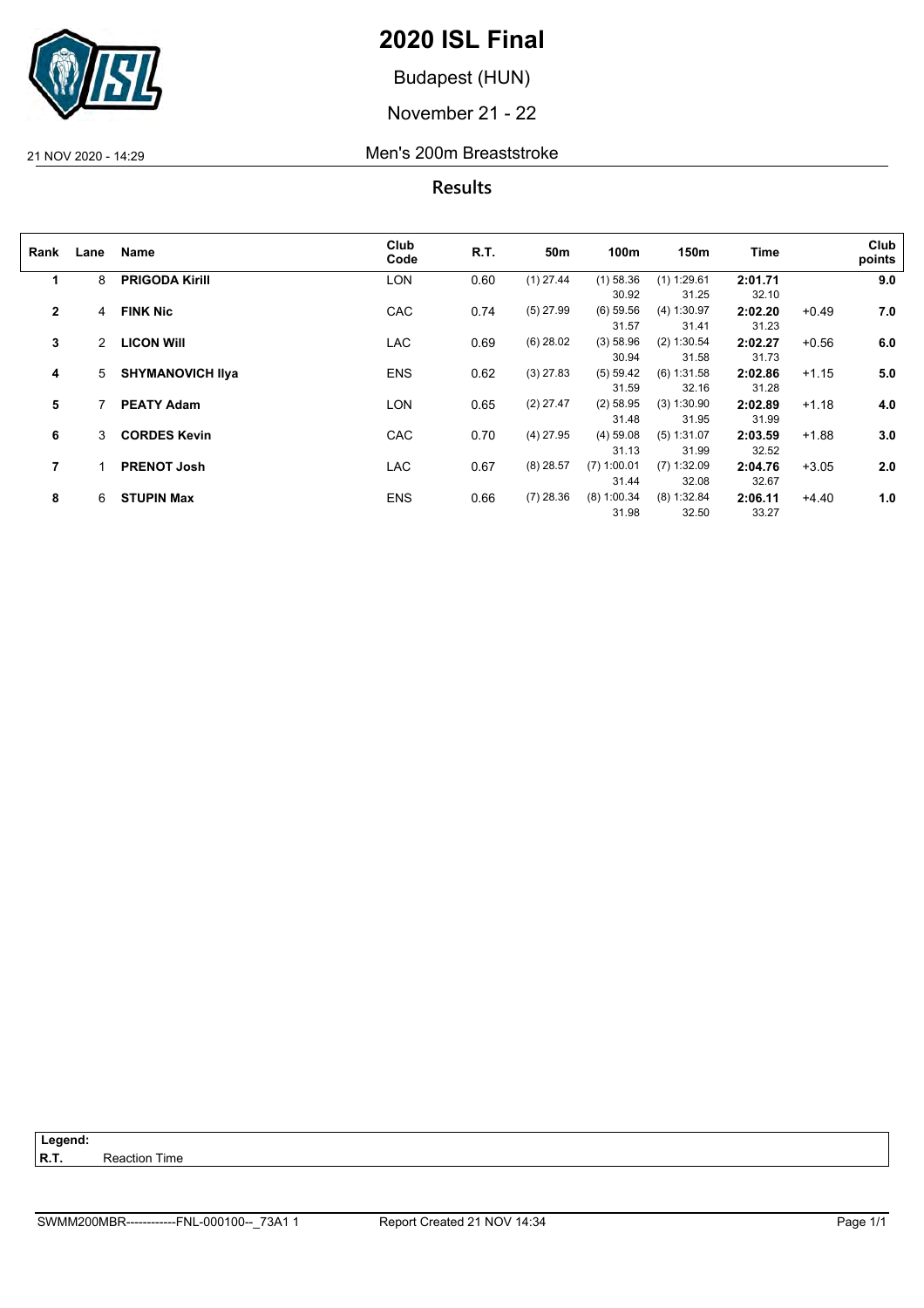

Budapest (HUN)

November 21 - 22

#### 21 NOV 2020 - 14:34 Women's 4x100m Freestyle

**Results**

| Rank        | Lane           | Club / Name                  | R.T. | 50m   | 100m  | <b>Time</b>   |          | Club<br>points |
|-------------|----------------|------------------------------|------|-------|-------|---------------|----------|----------------|
| 1           | 5              | <b>ENS - Energy Standard</b> |      |       |       | 3:25.37       |          | 24.0           |
|             |                | <b>HAUGHEY Siobhan</b>       | 0.71 | 24.40 | 50.94 | $(1)$ 50.94   |          |                |
|             |                | <b>BLUME Pernille</b>        | 0.34 | 24.60 | 51.59 | $(1)$ 1:42.53 |          |                |
|             |                | <b>HEEMSKERK Femke</b>       | 0.25 | 24.42 | 51.29 | $(1)$ 2:33.82 |          |                |
|             |                | <b>SJOSTROM Sarah</b>        | 0.45 | 24.85 | 51.55 |               |          |                |
| $\mathbf 2$ | $\mathbf{1}$   | <b>LAC - LA Current</b>      |      |       |       | 3:27.09       | $+1.72$  | 14.0           |
|             |                | <b>GASTALDELLO Beryl</b>     | 0.61 | 25.19 | 52.17 | $(4)$ 52.17   |          |                |
|             |                | <b>GORBENKO Anastasia</b>    | 0.31 | 24.89 | 51.99 | (4) 1:44.16   |          |                |
|             |                | <b>MUREZ Andi</b>            | 0.25 | 24.60 | 51.58 | $(2)$ 2:35.74 |          |                |
|             |                | <b>WEITZEIL Abbey</b>        | 0.20 | 24.06 | 51.35 |               |          |                |
| 3           | $\overline{7}$ | <b>LON - London Roar</b>     |      |       |       | 3:27.17       | $+1.80$  | 12.0           |
|             |                | <b>ANDERSON Freya</b>        | 0.75 | 25.09 | 51.43 | (2) 51.43     |          |                |
|             |                | <b>KAMENEVA Mariia</b>       | 0.27 | 24.88 | 52.24 | (2) 1:43.67   |          |                |
|             |                | <b>WATTEL Marie</b>          | 0.22 | 24.89 | 52.22 | $(3)$ 2:35.89 |          |                |
|             |                | <b>HOPKIN Anna</b>           | 0.29 | 24.12 | 51.28 |               |          |                |
| 4           | 3              | <b>CAC - Cali Condors</b>    |      |       |       | 3:28.93       | $+3.56$  | 10.0           |
|             |                | SMOLIGA Olivia               | 0.69 | 24.82 | 51.65 | (3) 51.65     |          |                |
|             |                | <b>HINDS Natalie</b>         | 0.30 | 24.91 | 52.47 | (3) 1:44.12   |          |                |
|             |                | <b>SCHMITT Allison</b>       | 0.20 | 24.97 | 52.25 | $(4)$ 2:36.37 |          |                |
|             |                | <b>BROWN Erika</b>           | 0.41 | 25.01 | 52.56 |               |          |                |
| 5           | 6              | <b>ENS - Energy Standard</b> |      |       |       | 3:32.15       | $+6.78$  | 8.0            |
|             |                | <b>HOPE Lucy</b>             | 0.67 | 25.50 | 52.83 | $(5)$ 52.83   |          |                |
|             |                | <b>BANIC Madeline</b>        | 0.27 | 25.09 | 52.73 | (5) 1:45.56   |          |                |
|             |                | <b>HARVEY Mary-Sophie</b>    | 0.34 | 25.31 | 53.08 | $(5)$ 2:38.64 |          |                |
|             |                | <b>SEEBOHM Emily</b>         | 0.21 | 25.94 | 53.51 |               |          |                |
| 6           | $\overline{2}$ | <b>LAC - LA Current</b>      |      |       |       | 3:33.72       | $+8.35$  | 6.0            |
|             |                | <b>STEWART Kendyl</b>        | 0.71 | 25.38 | 53.54 | $(6)$ 53.54   |          |                |
|             |                | <b>TETZLOFF Aly</b>          | 0.18 | 25.31 | 53.64 | (6) 1:47.18   |          |                |
|             |                | <b>RASMUS Claire</b>         | 0.20 | 25.74 | 53.51 | $(6)$ 2:40.69 |          |                |
|             |                | <b>McLAUGHLIN Katie</b>      | 0.31 | 25.47 | 53.03 |               |          |                |
| 7           | 4              | <b>CAC - Cali Condors</b>    |      |       |       | 3:35.99       | $+10.62$ |                |
|             |                | <b>BURCHILL Veronica</b>     | 0.69 | 25.85 | 54.67 | (8) 54.67     |          |                |
|             |                | <b>DRESSEL Sherridon</b>     | 0.16 | 25.19 | 53.20 | $(7)$ 1:47.87 |          |                |
|             |                | <b>FLICKINGER Hali</b>       | 0.15 | 26.12 | 54.07 | $(7)$ 2:41.94 |          |                |
|             |                | <b>NEAL Lia</b>              | 0.19 | 25.50 | 54.05 |               |          |                |
| 8           | 8              | <b>LON - London Roar</b>     |      |       |       | 3:38.43       | $+13.06$ |                |
|             |                | <b>HIBBOTT Holly</b>         | 0.75 | 26.44 | 54.48 | (7) 54.48     |          |                |
|             |                | <b>WILLMOTT Aimee</b>        | 0.22 | 26.27 | 54.96 | (8) 1:49.44   |          |                |
|             |                | <b>WEST Harriet</b>          | 0.24 | 25.93 | 54.44 | $(8)$ 2:43.88 |          |                |
|             |                | <b>LARGE Emily</b>           | 0.32 | 26.31 | 54.55 |               |          |                |

Legend:<br>R.T. **Reaction Time**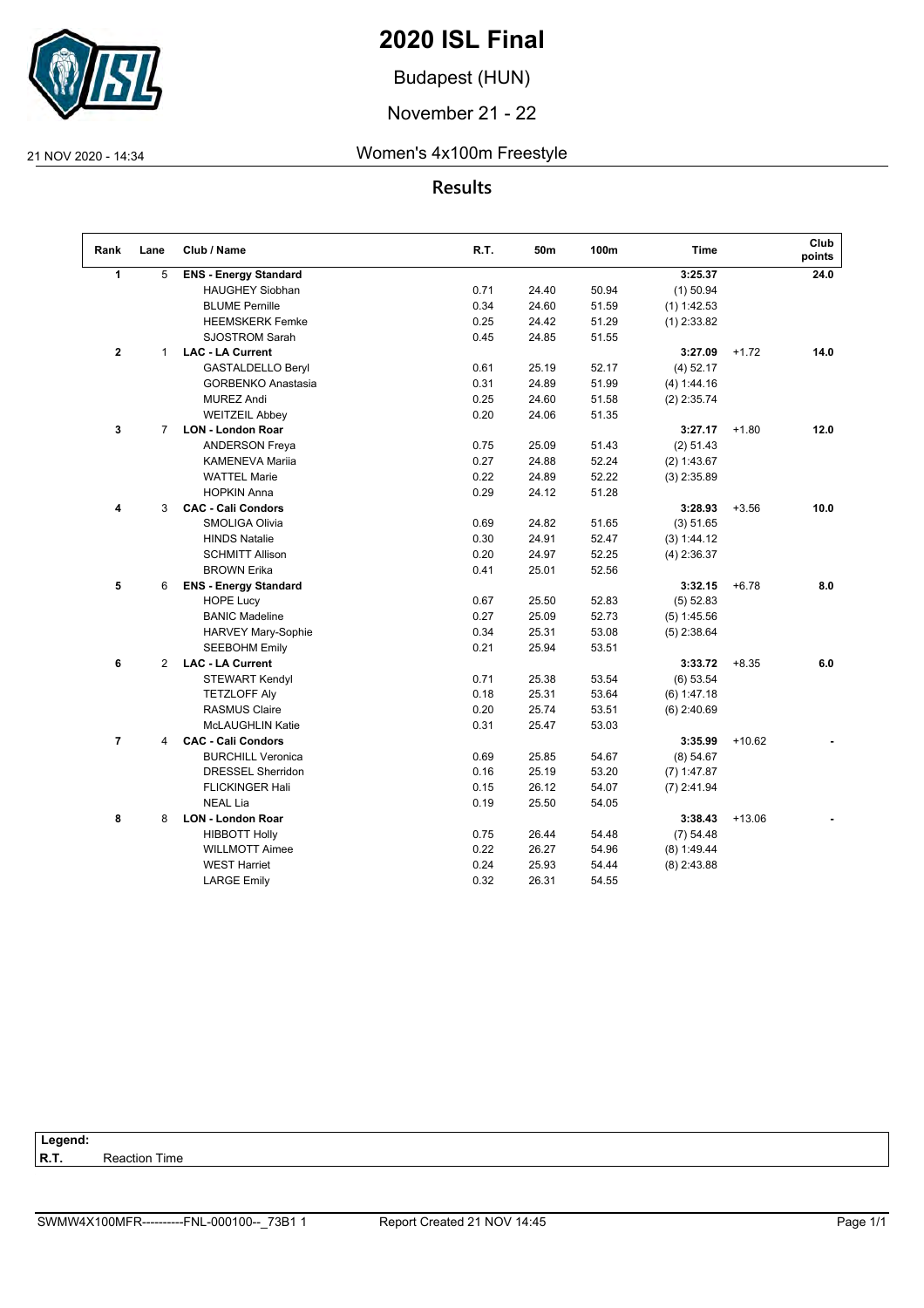

Budapest (HUN)

November 21 - 22

21 NOV 2020 - 14:46 Men's 50m Freestyle

### **Results**

| Rank | Lane | Name                        | <b>Club Code</b> | R.T. | <b>Time</b> |         | Club points |
|------|------|-----------------------------|------------------|------|-------------|---------|-------------|
|      | 3    | <b>DRESSEL Caeleb</b>       | CAC              | 0.64 | 20.16       |         | 19.0        |
| 2    | 6    | <b>MANAUDOU Florent</b>     | <b>ENS</b>       | 0.64 | 20.60       | $+0.44$ | 7.0         |
| 3    |      | <b>GKOLOMEEV Kristian</b>   | <b>LAC</b>       | 0.64 | 20.75       | $+0.59$ | 6.0         |
| 4    | 4    | <b>RESS Justin</b>          | CAC              | 0.62 | 20.95       | $+0.79$ | 5.0         |
| 5    | 2    | <b>CARTER Dylan</b>         | LAC              | 0.64 | 21.21       | $+1.05$ |             |
| 6    |      | <b>VEKOVISHCHEV Mikhail</b> | <b>LON</b>       | 0.64 | 21.62       | $+1.46$ |             |
| 7    | 5.   | <b>ZHILKIN Andrey</b>       | <b>ENS</b>       | 0.70 | 21.63       | $+1.47$ |             |
| 8    |      | <b>GREENBANK Luke</b>       | <b>LON</b>       | 0.64 | 22.58       | $+2.42$ | -1.0        |

**Reaction Time** 

Legend:<br>R.T.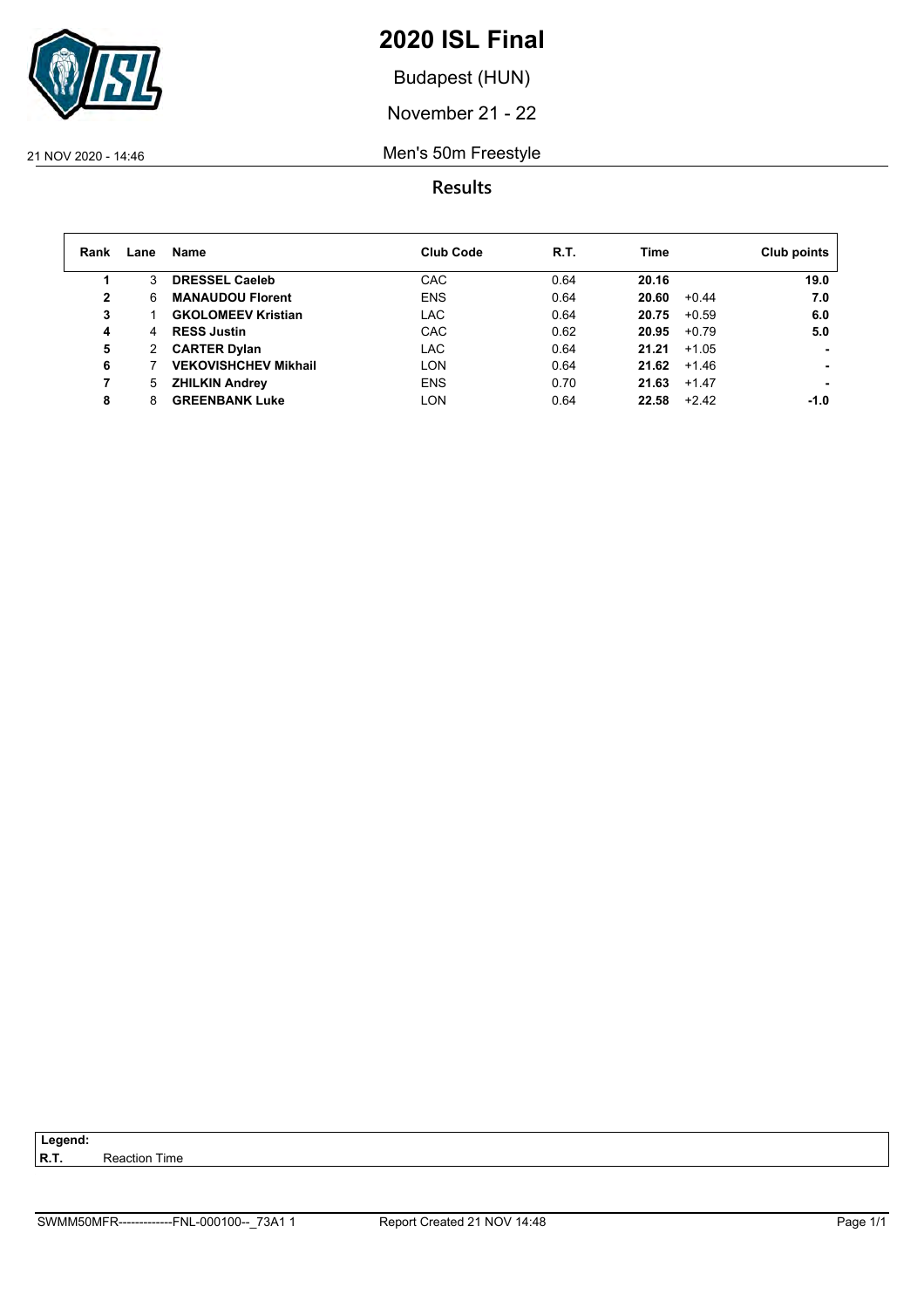

Budapest (HUN)

November 21 - 22

#### 21 NOV 2020 - 14:49 Women's 50m Freestyle

| Rank         | Lane | Name                     | <b>Club Code</b> | R.T. | Time             | Club points |
|--------------|------|--------------------------|------------------|------|------------------|-------------|
|              | 6    | <b>SJOSTROM Sarah</b>    | <b>ENS</b>       | 0.63 | 23.55            | 10.0        |
| $\mathbf{2}$ | 5.   | <b>HEEMSKERK Femke</b>   | <b>ENS</b>       | 0.72 | 23.82<br>$+0.27$ | 7.0         |
| 3            | 2    | <b>WEITZEIL Abbey</b>    | LAC              | 0.65 | 23.90<br>$+0.35$ | 6.0         |
| 4            |      | <b>ANDERSON Freya</b>    | LON              | 0.74 | 24.03<br>$+0.48$ | 5.0         |
| 5            |      | <b>SMOLIGA Olivia</b>    | CAC              | 0.67 | 24.07<br>$+0.52$ | 4.0         |
| 6            |      | <b>GASTALDELLO Beryl</b> | <b>LAC</b>       | 0.60 | 24.18<br>$+0.63$ | 3.0         |
| 7            | 8    | <b>KAMENEVA Marija</b>   | LON              | 0.64 | 24.36<br>$+0.81$ | 2.0         |
| 8            | 4    | <b>HINDS Natalie</b>     | <b>CAC</b>       | 0.65 | 24.73<br>$+1.18$ |             |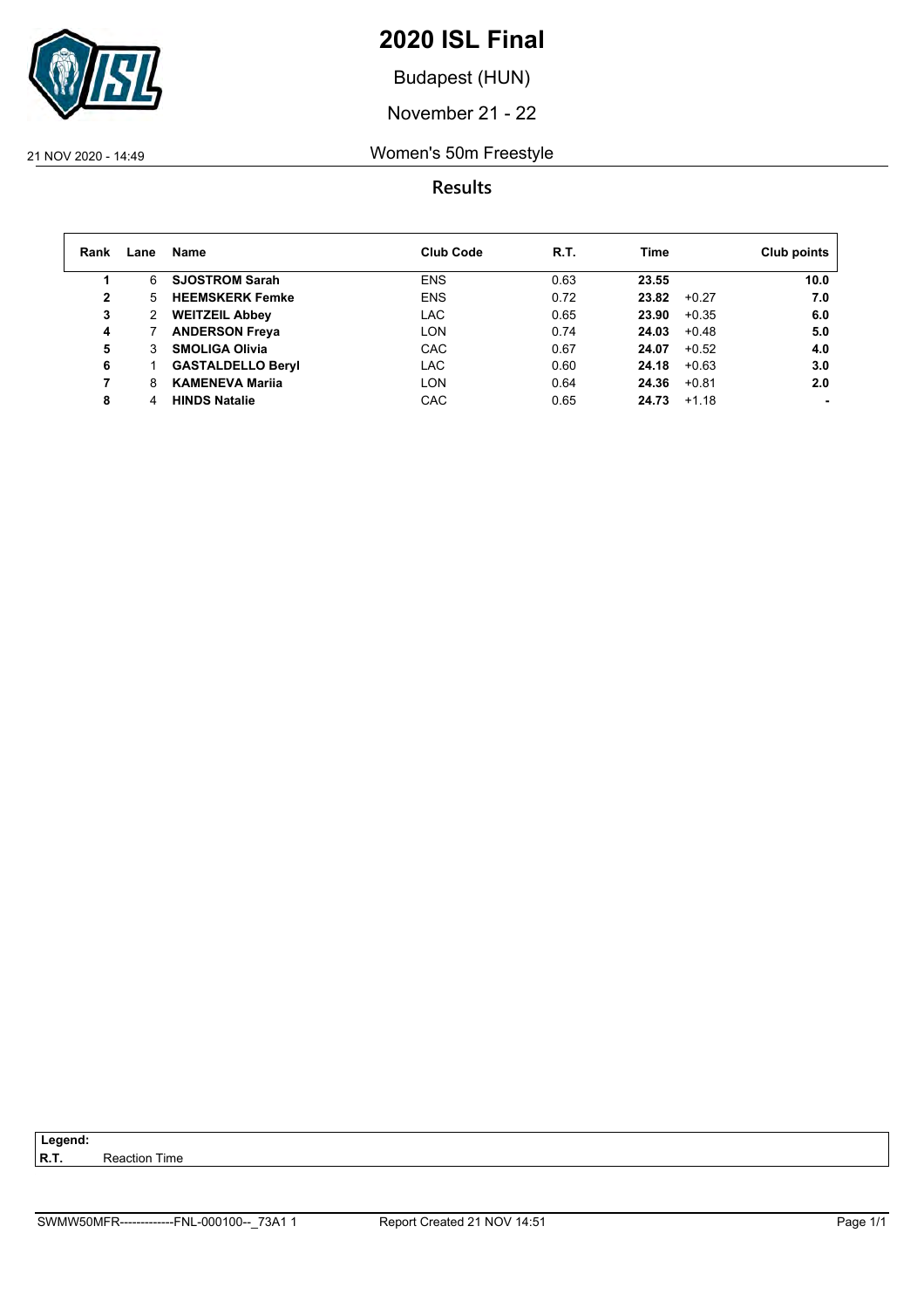

Budapest (HUN)

November 21 - 22

21 NOV 2020 - 14:54 Men's 200m Individual Medley

**Results**

| Rank         | Lane | Name                   | Club<br>Code | R.T. | 50m         | 100m        | 150m          | <b>Time</b> |         | Club<br>points |
|--------------|------|------------------------|--------------|------|-------------|-------------|---------------|-------------|---------|----------------|
| $\mathbf{1}$ |      | <b>SELISKAR Andrew</b> | <b>LAC</b>   | 0.68 | $(2)$ 24.34 | $(1)$ 52.07 | (1) 1:24.11   | 1:51.53     |         | 10.0           |
|              |      |                        |              |      |             | 27.73       | 32.04         | 27.42       |         |                |
| $\mathbf{2}$ | 8    | <b>VAZAIOS Andreas</b> | LON          | 0.69 | $(7)$ 25.36 | $(4)$ 52.39 | (2) 1:24.42   | 1:51.84     | $+0.31$ | 7.0            |
|              |      |                        |              |      |             | 27.03       | 32.03         | 27.42       |         |                |
| 3            |      | <b>SCOTT Duncan</b>    | LON          | 0.70 | $(3)$ 24.52 | (3) 52.35   | (4) 1:25.21   | 1:51.96     | $+0.43$ | 6.0            |
|              |      |                        |              |      |             | 27.83       | 32.86         | 26.75       |         |                |
| 4            | 2    | <b>HVAS Tomoe</b>      | <b>LAC</b>   | 0.66 | $(1)$ 23.89 | $(2)$ 52.25 | (3) 1:25.17   | 1:53.64     | $+2.11$ | 5.0            |
|              |      |                        |              |      |             | 28.36       | 32.92         | 28.47       |         |                |
| 5            | 6    | <b>LITCHFIELD Max</b>  | <b>ENS</b>   | 0.61 | $(6)$ 25.32 | (5) 53.02   | (5) 1:26.47   | 1:54.04     | $+2.51$ | 4.0            |
|              |      |                        |              |      |             | 27.70       | 33.45         | 27.57       |         |                |
| 6            | 3    | <b>BENTZ Gunnar</b>    | <b>CAC</b>   | 0.76 | $(4)$ 24.67 | (7) 54.02   | (6) 1:26.94   | 1:54.10     | $+2.57$ | 3.0            |
|              |      |                        |              |      |             | 29.35       | 32.92         | 27.16       |         |                |
| 7            | 4    | <b>SZARANEK Mark</b>   | <b>CAC</b>   | 0.64 | $(5)$ 25.08 | (6) 53.44   | $(7)$ 1:27.14 | 1:55.31     | $+3.78$ | 2.0            |
|              |      |                        |              |      |             | 28.36       | 33.70         | 28.17       |         |                |
| 8            | 5    | <b>STUPIN Max</b>      | <b>ENS</b>   | 0.68 | $(8)$ 25.67 | (8) 55.42   | $(8)$ 1:29.30 | 1:57.52     | $+5.99$ | ٠              |
|              |      |                        |              |      |             | 29.75       | 33.88         | 28.22       |         |                |

**Reaction Time** 

Legend:<br>R.T.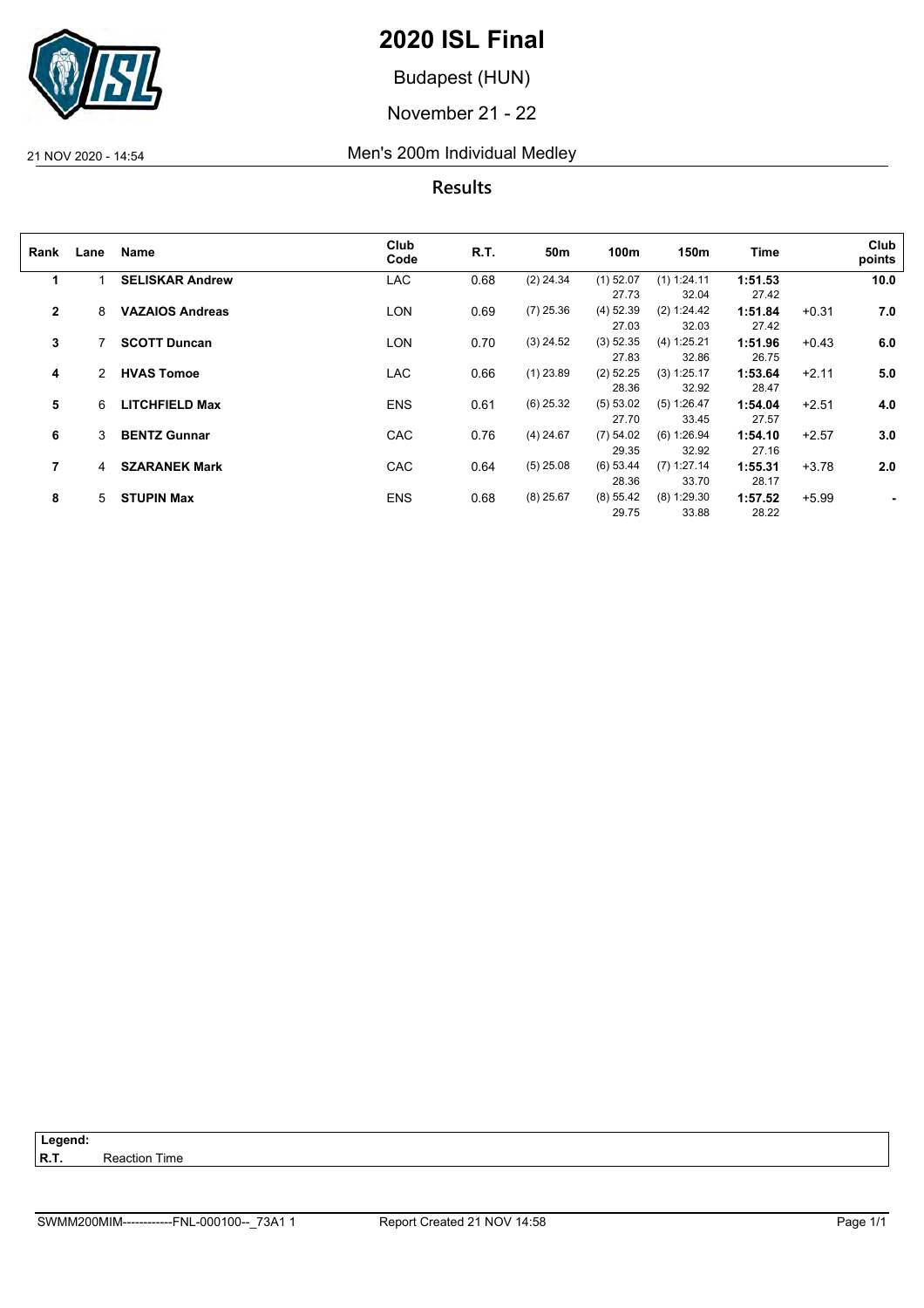

Budapest (HUN)

November 21 - 22

## 21 NOV 2020 - 14:59 Women's 200m Individual Medley

**Results**

| Rank         | Lane | Name                          | Club<br>Code | R.T. | 50m         | 100m          | 150m          | <b>Time</b> |         | Club<br>points |
|--------------|------|-------------------------------|--------------|------|-------------|---------------|---------------|-------------|---------|----------------|
| 1            |      | <b>PICKREM Sydney</b>         | LON          | 0.64 | $(4)$ 27.54 | $(2)$ 58.98   | $(1)$ 1:34.33 | 2:04.00     |         | 12.0           |
|              |      |                               |              |      |             | 31.44         | 35.35         | 29.67       |         |                |
| $\mathbf{2}$ | 3    | <b>SMALL Meghan</b>           | CAC          | 0.72 | $(2)$ 27.35 | $(1)$ 58.20   | $(2)$ 1:35.47 | 2:06.30     | $+2.30$ | 7.0            |
|              |      |                               |              |      |             | 30.85         | 37.27         | 30.83       |         |                |
| 3            | 5    | <b>HARVEY Mary-Sophie</b>     | <b>ENS</b>   | 0.72 | $(6)$ 28.01 | (5) 59.88     | (4) 1:36.54   | 2:06.40     | $+2.40$ | 6.0            |
|              |      |                               |              |      |             | 31.87         | 36.66         | 29.86       |         |                |
| 4            | 4    | <b>NELSON Beata</b>           | CAC          | 0.73 | $(3)$ 27.51 | $(4)$ 59.57   | (5) 1:36.70   | 2:06.45     | $+2.45$ | 5.0            |
|              |      |                               |              |      |             | 32.06         | 37.13         | 29.75       |         |                |
| 5            | 8    | <b>O'CONNOR Siobhan-Marie</b> | LON          | 0.69 | $(1)$ 27.28 | (3) 59.28     | $(3)$ 1:35.96 | 2:06.60     | $+2.60$ | 4.0            |
|              |      |                               |              |      |             | 32.00         | 36.68         | 30.64       |         |                |
| 6            | 2    | <b>GASSON Helena</b>          | <b>LAC</b>   | 0.63 | $(7)$ 28.11 | $(7)$ 1:00.79 | $(7)$ 1:38.05 | 2:08.79     | $+4.79$ | 3.0            |
|              |      |                               |              |      |             | 32.68         | 37.26         | 30.74       |         |                |
| 7            |      | <b>GORBENKO Anastasia</b>     | LAC          | 0.73 | $(5)$ 27.98 | (6) 1:00.68   | $(6)$ 1:37.82 | 2:08.99     | $+4.99$ | $\blacksquare$ |
|              |      |                               |              |      |             | 32.70         | 37.14         | 31.17       |         |                |
| 8            | 6    | <b>GUNES Viktoriya</b>        | <b>ENS</b>   | 0.75 | $(8)$ 28.61 | $(8)$ 1:02.84 | $(8)$ 1:39.44 | 2:10.18     | $+6.18$ |                |
|              |      |                               |              |      |             | 34.23         | 36.60         | 30.74       |         |                |

**Reaction Time** 

Legend:<br>R.T.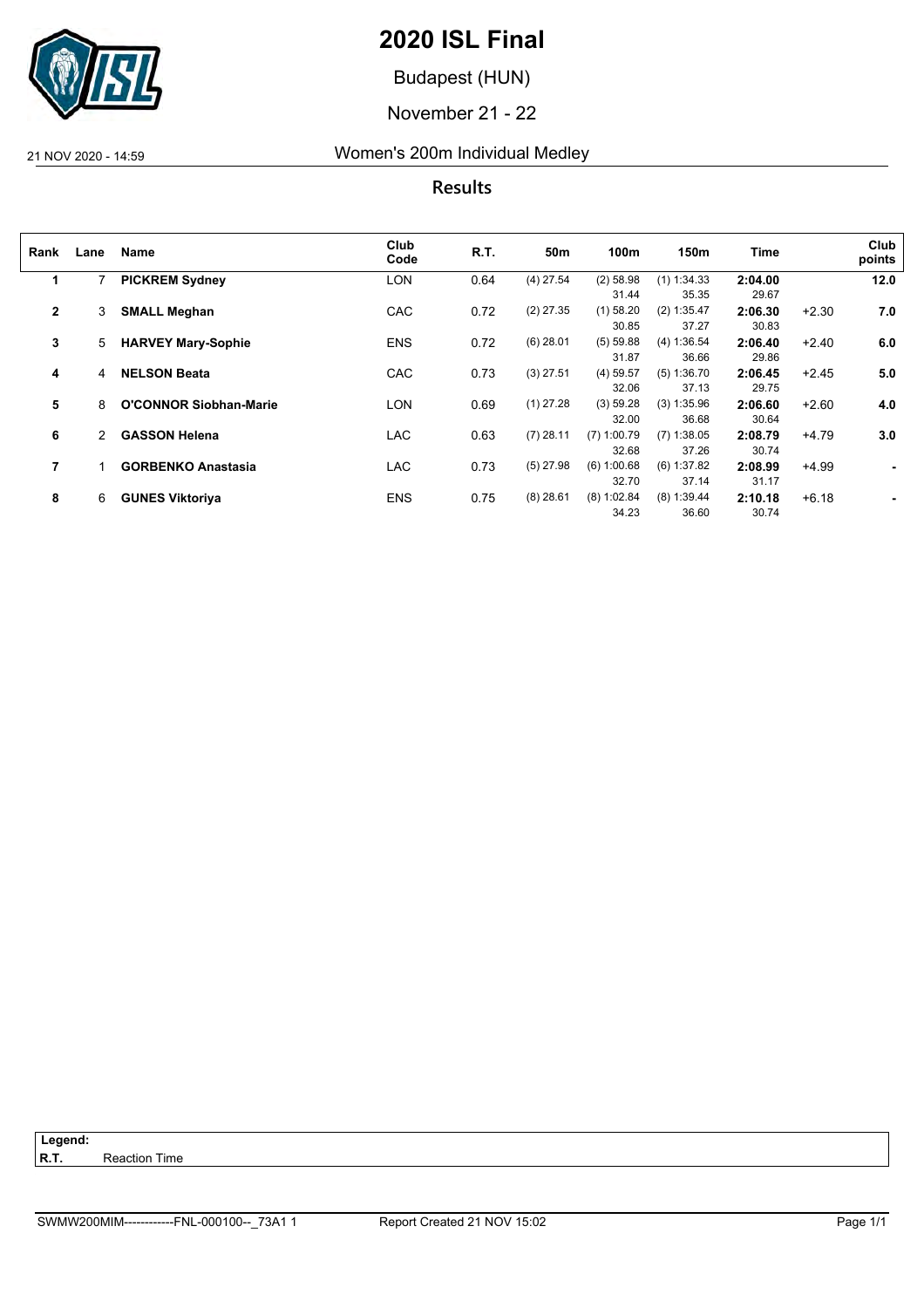

Budapest (HUN)

November 21 - 22

#### 21 NOV 2020 - 15:03 Men's 50m Breaststroke

| Rank | Lane | Name                       | <b>Club Code</b> | R.T. | Time  |         | Club points |
|------|------|----------------------------|------------------|------|-------|---------|-------------|
|      | 5    | <b>SHYMANOVICH IIva</b>    | <b>ENS</b>       | 0.63 | 25.48 |         | 12.0        |
| 2    |      | <b>PEATY Adam</b>          | <b>LON</b>       | 0.63 | 25.50 | $+0.02$ | 7.0         |
| 3    | 4    | <b>FINK Nic</b>            | CAC              | 0.73 | 25.87 | $+0.39$ | 6.0         |
| 4    |      | <b>SILVA FRANCA Felipe</b> | <b>LAC</b>       | 0.69 | 25.99 | $+0.51$ | 5.0         |
| 5    | 8    | <b>PRIGODA Kirill</b>      | <b>LON</b>       | 0.61 | 26.00 | $+0.52$ | 4.0         |
| 6    | 6    | <b>LIMA Felipe</b>         | <b>ENS</b>       | 0.63 | 26.01 | $+0.53$ | 3.0         |
| 7    | 3    | <b>CORDES Kevin</b>        | CAC              | 0.71 | 26.54 | $+1.06$ |             |
| 8    |      | <b>LICON WIII</b>          | LAC              | 0.68 | 26.86 | $+1.38$ |             |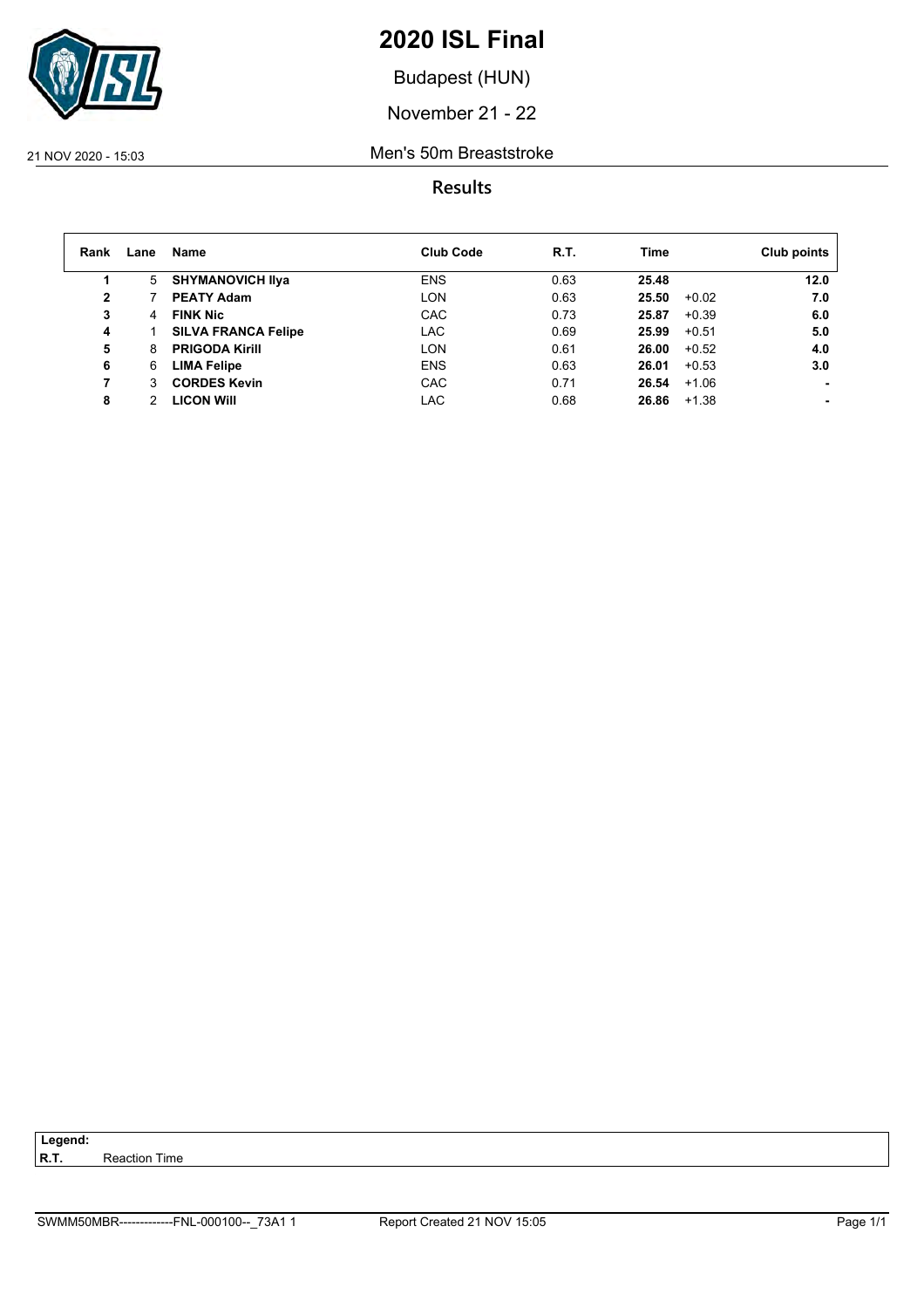

Budapest (HUN)

November 21 - 22

#### 21 NOV 2020 - 15:06 Women's 50m Breaststroke

| Rank         | Lane | Name                    | <b>Club Code</b> | R.T. | Time             | Club points |
|--------------|------|-------------------------|------------------|------|------------------|-------------|
|              | 3    | <b>KING Lilly</b>       | CAC              | 0.65 | 28.77            | 19.0        |
| $\mathbf{2}$ | 5.   | <b>PILATO Benedetta</b> | <b>ENS</b>       | 0.72 | 28.81<br>$+0.04$ | 7.0         |
| 3            |      | <b>ATKINSON Alia</b>    | <b>LON</b>       | 0.63 | 28.88<br>$+0.11$ | 6.0         |
| 4            | 4    | <b>HANNIS Molly</b>     | <b>CAC</b>       | 0.68 | $+0.29$<br>29.06 | 5.0         |
| 5            | 8    | <b>LAZOR Annie</b>      | <b>LON</b>       | 0.70 | 30.01<br>$+1.24$ |             |
| 6            | 6    | <b>LARSON Breeja</b>    | <b>ENS</b>       | 0.70 | 30.12<br>$+1.35$ |             |
| 7            |      | <b>SEBASTIAN Julia</b>  | LAC              | 0.65 | 30.27<br>$+1.50$ |             |
| 8            |      | <b>SMITH Kierra</b>     | LAC              | 0.75 | 31.47<br>$+2.70$ |             |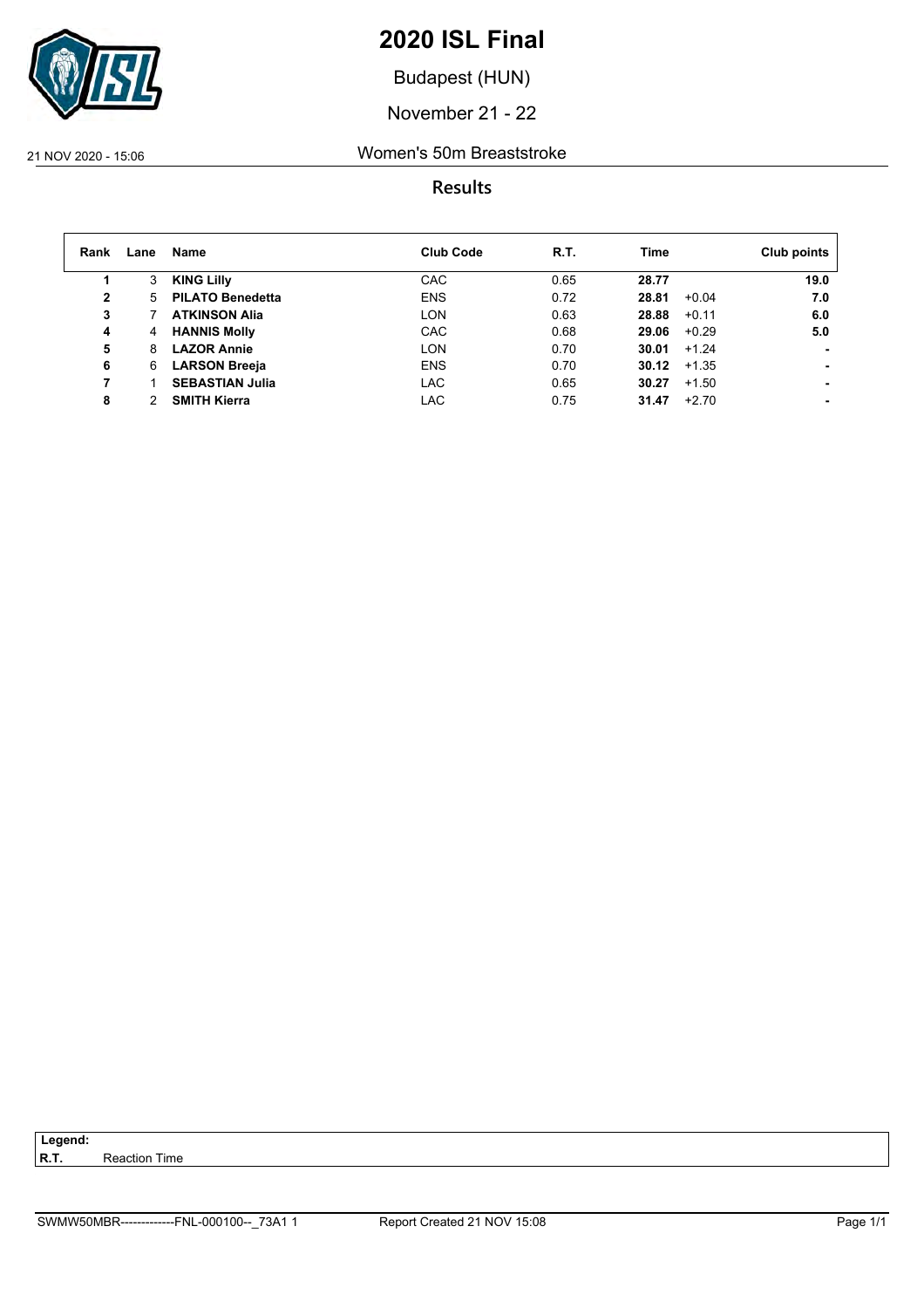

Budapest (HUN)

November 21 - 22

#### 21 NOV 2020 - 15:12 Men's 4x100m Freestyle

**Results**

| Rank           | Lane           | Club / Name                  | R.T. | 50m   | 100m  | <b>Time</b>   |         | Club<br>points |
|----------------|----------------|------------------------------|------|-------|-------|---------------|---------|----------------|
| $\mathbf{1}$   | 6              | <b>ENS - Energy Standard</b> |      |       |       | 3:02.78       |         | 18.0           |
|                |                | <b>RYLOV Evgeny</b>          | 0.60 | 22.29 | 46.09 | $(2)$ 46.09   |         |                |
|                |                | <b>KOLESNIKOV Kliment</b>    | 0.27 | 21.64 | 45.25 | $(1)$ 1:31.34 |         |                |
|                |                | le CLOS Chad                 | 0.21 | 21.26 | 45.40 | $(1)$ 2:16.74 |         |                |
|                |                | <b>MANAUDOU Florent</b>      | 0.33 | 21.62 | 46.04 |               |         |                |
| $\mathbf{2}$   | 3              | <b>CAC - Cali Condors</b>    |      |       |       | 3:03.46       | $+0.68$ | 14.0           |
|                |                | <b>DRESSEL Caeleb</b>        | 0.63 | 21.71 | 45.18 | $(1)$ 45.18   |         |                |
|                |                | MAJCHRZAK Kacper             | 0.32 | 22.23 | 46.53 | (2) 1:31.71   |         |                |
|                |                | <b>JACKSON Tate</b>          | 0.28 | 21.80 | 46.33 | $(2)$ 2:18.04 |         |                |
|                |                | <b>RESS Justin</b>           | 0.19 | 21.50 | 45.42 |               |         |                |
| 3              | $\mathbf{1}$   | <b>LAC - LA Current</b>      |      |       |       | 3:05.20       | $+2.42$ | 12.0           |
|                |                | <b>ROONEY Maxime</b>         | 0.65 | 21.96 | 46.55 | $(3)$ 46.55   |         |                |
|                |                | <b>GKOLOMEEV Kristian</b>    | 0.35 | 21.59 | 45.87 | (3) 1:32.42   |         |                |
|                |                | <b>CARTER Dylan</b>          | 0.33 | 22.18 | 46.78 | $(3)$ 2:19.20 |         |                |
|                |                | SHIELDS Tom                  | 0.16 | 21.44 | 46.00 |               |         |                |
| 4              | $\overline{7}$ | <b>LON - London Roar</b>     |      |       |       | 3:07.33       | $+4.55$ | 10.0           |
|                |                | <b>LANZA Vini</b>            | 0.68 | 22.91 | 47.35 | $(6)$ 47.35   |         |                |
|                |                | <b>GUY James</b>             | 0.33 | 22.20 | 46.70 | (4) 1:34.05   |         |                |
|                |                | <b>McLAY Scott</b>           | 0.29 | 22.49 | 47.46 | $(5)$ 2:21.51 |         |                |
|                |                | <b>VEKOVISHCHEV Mikhail</b>  | 0.16 | 21.57 | 45.82 |               |         |                |
| 5              | 5              | <b>ENS - Energy Standard</b> |      |       |       | 3:08.75       | $+5.97$ | 8.0            |
|                |                | PROUD Ben                    | 0.63 | 22.56 | 47.31 | $(5)$ 47.31   |         |                |
|                |                | <b>BILIS Simonas</b>         | 0.26 | 21.82 | 47.16 | (6) 1:34.47   |         |                |
|                |                | <b>ZHILKIN Andrey</b>        | 0.44 | 22.46 | 47.15 | $(6)$ 2:21.62 |         |                |
|                |                | <b>ZIRK Kregor</b>           | 0.36 | 22.43 | 47.13 |               |         |                |
| 6              | 2              | <b>LAC - LA Current</b>      |      |       |       | 3:09.01       | $+6.23$ | 6.0            |
|                |                | <b>FERREIRA Marco</b>        | 0.63 | 22.48 | 47.13 | $(4)$ 47.13   |         |                |
|                |                | <b>SCHEFFER Fernando</b>     | 0.30 | 22.77 | 47.67 | $(7)$ 1:34.80 |         |                |
|                |                | CHRISTOU Apostolos           | 0.17 | 21.57 | 45.97 | $(4)$ 2:20.77 |         |                |
|                |                | <b>SELISKAR Andrew</b>       | 0.09 | 22.42 | 48.24 |               |         |                |
| $\overline{7}$ | 8              | <b>LON - London Roar</b>     |      |       |       | 3:09.15       | $+6.37$ | 4.0            |
|                |                | <b>KUSCH Marius</b>          | 0.66 | 22.84 | 47.43 | $(7)$ 47.43   |         |                |
|                |                | <b>CLOGG Elliot</b>          | 0.12 | 22.24 | 46.97 | (5) 1:34.40   |         |                |
|                |                | <b>VAZAIOS Andreas</b>       | 0.49 | 23.01 | 47.89 | $(7)$ 2:22.29 |         |                |
|                |                | <b>SCOTT Duncan</b>          | 0.17 | 22.15 | 46.86 |               |         |                |
| 8              | 4              | <b>CAC - Cali Condors</b>    |      |       |       | 3:11.69       | $+8.91$ | 2.0            |
|                |                | <b>BAQLAH Khader</b>         | 0.67 | 22.74 | 47.61 | $(8)$ 47.61   |         |                |
|                |                | <b>CIESLAK Marcin</b>        | 0.40 | 22.68 | 47.95 | $(8)$ 1:35.56 |         |                |
|                |                | <b>KAWECKI Radoslaw</b>      | 0.14 | 22.13 | 47.56 | $(8)$ 2:23.12 |         |                |
|                |                | <b>BENTZ Gunnar</b>          | 0.13 | 23.07 | 48.57 |               |         |                |
|                |                |                              |      |       |       |               |         |                |

Legend:<br>R.T. **Reaction Time**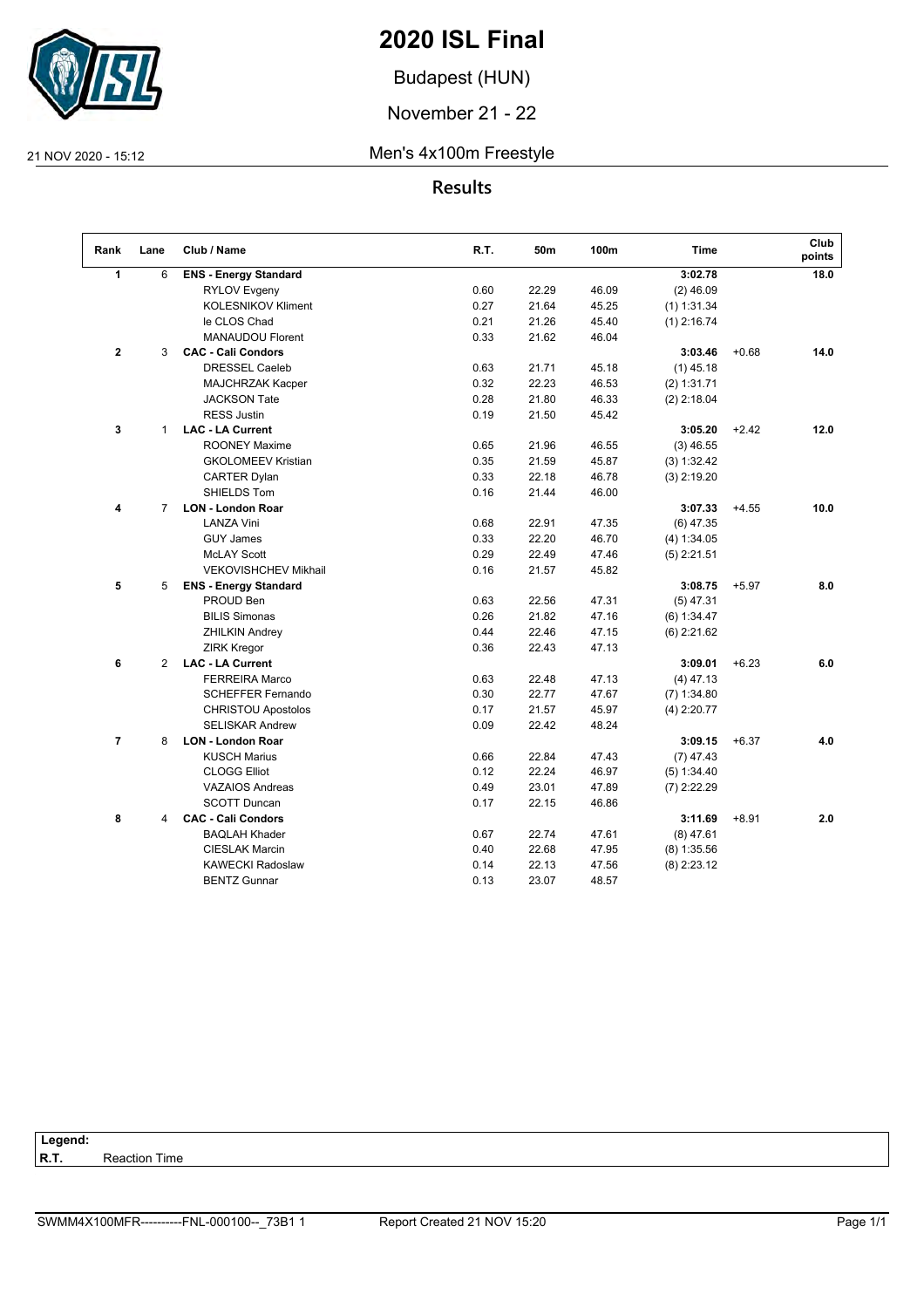

Budapest (HUN)

November 21 - 22

#### 21 NOV 2020 - 15:23 Women's 50m Backstroke

| Rank         | Lane | Name                      | <b>Club Code</b> | R.T. | Time             | Club points |
|--------------|------|---------------------------|------------------|------|------------------|-------------|
|              | 3    | <b>SMOLIGA Olivia</b>     | <b>CAC</b>       | 0.64 | 25.83            | 9.0         |
| $\mathbf{2}$ | 6    | <b>HARVEY Mary-Sophie</b> | <b>ENS</b>       | 0.59 | 26.19<br>+0.36   | 7.0         |
| 3            | 2    | <b>DELOOF Ali</b>         | LAC              | 0.58 | 26.31<br>$+0.48$ | 6.0         |
| 4            |      | <b>GASTALDELLO Beryl</b>  | <b>LAC</b>       | 0.54 | 26.57<br>$+0.74$ | 5.0         |
| 5            | 4    | <b>DRESSEL Sherridon</b>  | CAC              | 0.55 | 26.58<br>$+0.75$ | 4.0         |
| 6            | 5.   | <b>DAVIES Georgia</b>     | <b>ENS</b>       | 0.62 | $+0.92$<br>26.75 | 3.0         |
| 7            |      | <b>KAMENEVA Marija</b>    | LON              | 0.56 | 26.80<br>$+0.97$ | 2.0         |
| 8            |      | <b>DAWSON Kathleen</b>    | LON              | 0.59 | 26.83<br>$+1.00$ | 1.0         |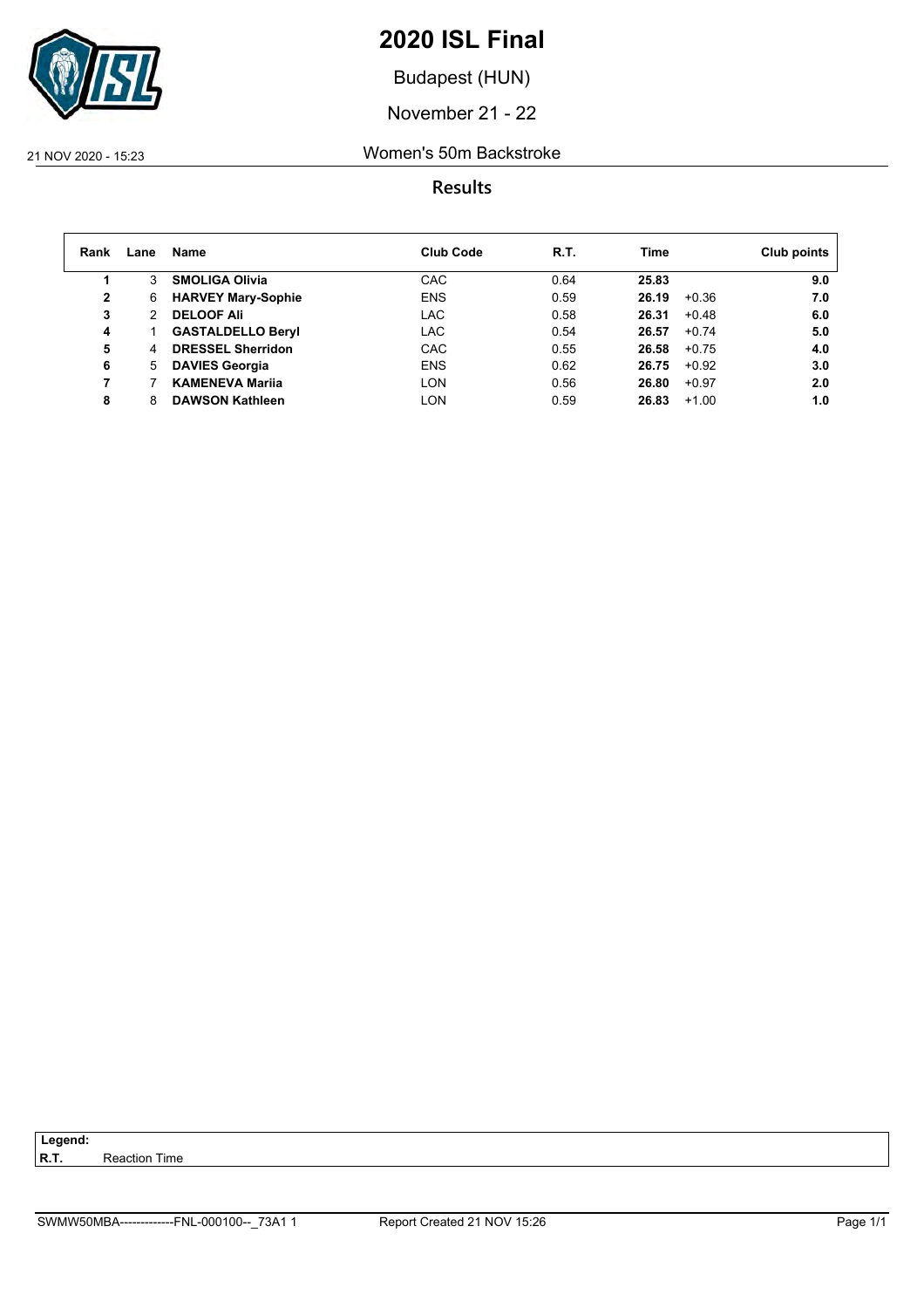

Budapest (HUN)

November 21 - 22

21 NOV 2020 - 15:26 Men's 50m Backstroke

| Rank         | Lane | <b>Name</b>             | <b>Club Code</b> | R.T. | Time             | Club points     |
|--------------|------|-------------------------|------------------|------|------------------|-----------------|
|              |      | <b>MURPHY Ryan</b>      | LAC              | 0.51 | 22.54            | 15.0            |
| $\mathbf{2}$ | 4    | <b>STEWART Coleman</b>  | <b>CAC</b>       | 0.57 | 22.76            | $+0.22$<br>7.0  |
| $=3$         | 6    | <b>RYLOV Evgeny</b>     | <b>ENS</b>       | 0.54 | 23.02            | 5.5<br>$+0.48$  |
| $=3$         |      | <b>GUIDO Guilherme</b>  | <b>LON</b>       | 0.54 | 23.02            | $+0.48$<br>5.5  |
| 5            | 8    | <b>DIENER Christian</b> | <b>LON</b>       | 0.57 | 23.35<br>$+0.81$ | 4.0             |
| 6            | 5.   | <b>GREVERS Matt</b>     | <b>ENS</b>       | 0.59 | 23.47            | $+0.93$         |
| 7            |      | <b>CARTER Dylan</b>     | LAC              | 0.57 | 23.95<br>$+1.41$ |                 |
| 8            |      | <b>SZARANEK Mark</b>    | <b>CAC</b>       | 0.63 | 25.39            | $+2.85$<br>-1.0 |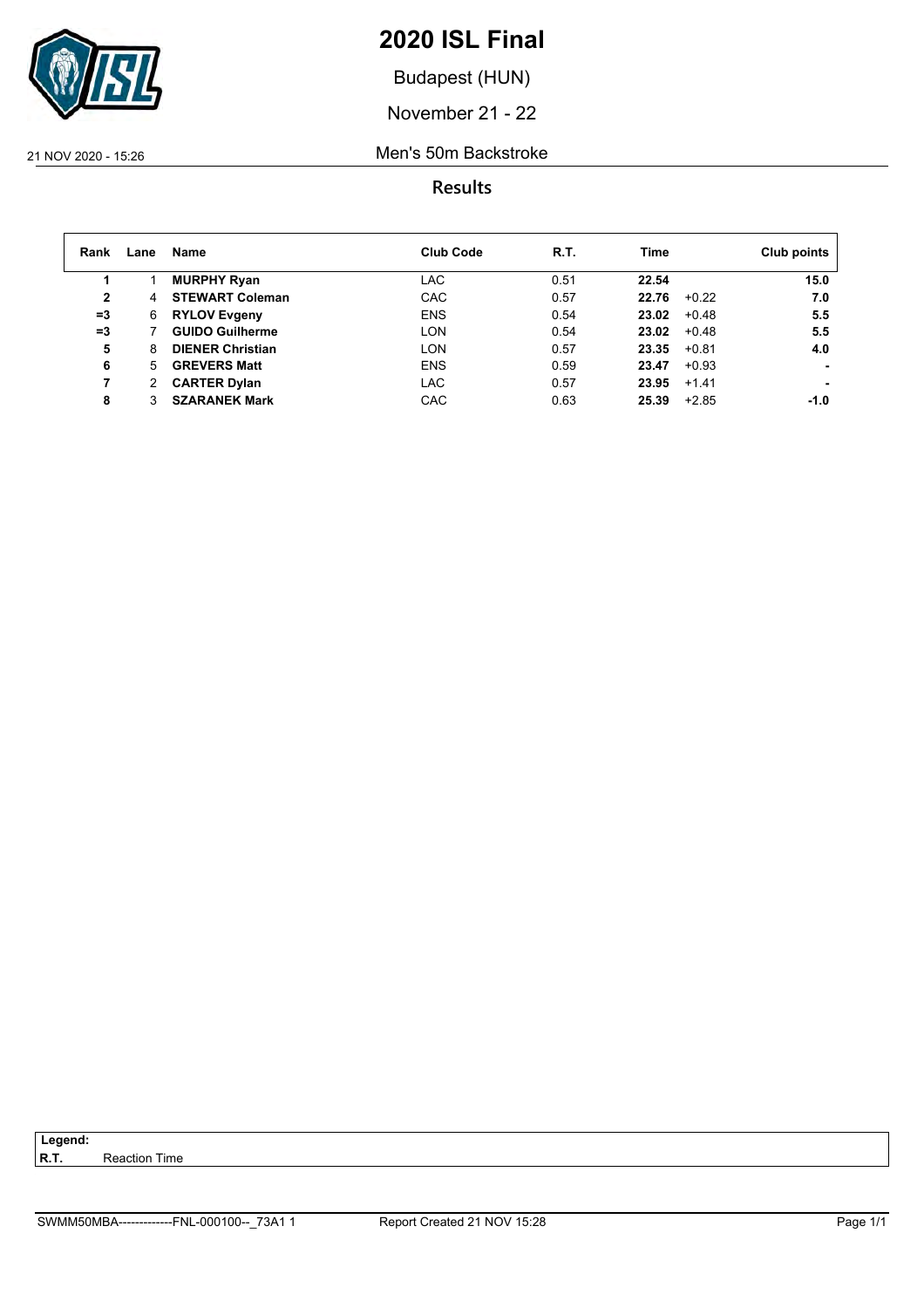

Budapest (HUN)

November 21 - 22

21 NOV 2020 - 15:31 Women's 400m Freestyle

**Results**

| Rank          | Lane | Name                     |                                           |                           | Club<br>Code              |                                | R.T.                      | Time    |          | Club<br>points |
|---------------|------|--------------------------|-------------------------------------------|---------------------------|---------------------------|--------------------------------|---------------------------|---------|----------|----------------|
| 1             |      | 3 FLICKINGER Hali        |                                           |                           | <b>CAC</b>                |                                | 0.69                      | 3:58.77 |          | 10.0           |
| 50m (3) 28.38 |      | 100m (2) 58.42<br>30.04  | 150m (1) 1:28.63<br>30.21                 | 200m (1) 1:58.81<br>30.18 | 250m (1) 2:29.05<br>30.24 | 300m (1) 2:59.33<br>30.28      | 350m (1) 3:29.47<br>30.14 | 29.30   |          |                |
| 2             | 5.   | <b>HAUGHEY Siobhan</b>   |                                           |                           | <b>ENS</b>                |                                | 0.72                      | 3:59.69 | $+0.92$  | 7.0            |
| 50m (1) 27.82 |      | 100m (1) 58.23<br>30.41  | 150m (2) 1:28.78<br>30.55                 | 200m (2) 1:59.19<br>30.41 | 250m (2) 2:29.71<br>30.52 | $300m$ (=2) $3:00.22$<br>30.51 | 350m (3) 3:30.75<br>30.53 | 28.94   |          |                |
| 3             |      | <b>ANDERSON Haley</b>    |                                           |                           | CAC                       |                                | 0.81                      | 4:00.19 | $+1.42$  | 6.0            |
| 50m (4) 28.43 |      | 30.33                    | 100m (=3) 58.76 150m (3) 1:29.16<br>30.40 | 200m (3) 1:59.73<br>30.57 | 250m (3) 2:29.90<br>30.17 | 300m (=2) 3:00.22<br>30.32     | 350m (2) 3:30.52<br>30.30 | 29.67   |          |                |
| 4             |      | <b>HIBBOTT Holly</b>     |                                           |                           | <b>LON</b>                |                                | 0.76                      | 4:02.65 | $+3.88$  | 5.0            |
| 50m (2) 28.34 |      | 30.42                    | 100m (=3) 58.76 150m (4) 1:29.53<br>30.77 | 200m (4) 2:00.11<br>30.58 | 250m (4) 2:30.72<br>30.61 | 300m (4) 3:01.41<br>30.69      | 350m (4) 3:32.27<br>30.86 | 30.38   |          |                |
| 5             |      | <b>WILLMOTT Aimee</b>    |                                           |                           | <b>LON</b>                |                                | 0.74                      | 4:04.48 | $+5.71$  | 4.0            |
| 50m (7) 28.82 |      | 100m (6) 59.30<br>30.48  | 150m (6) 1:30.13<br>30.83                 | 200m (5) 2:00.79<br>30.66 | 250m (5) 2:31.65<br>30.86 | 300m (5) 3:02.48<br>30.83      | 350m (5) 3:33.78<br>31.30 | 30.70   |          |                |
| 6             | 6.   | <b>JAKABOS Zsuzsanna</b> |                                           |                           | <b>ENS</b>                |                                | 0.73                      | 4:05.01 | $+6.24$  | 3.0            |
| 50m (5) 28.46 |      | 100m (5) 59.29<br>30.83  | 150m (5) 1:30.10<br>30.81                 | 200m (6) 2:01.12<br>31.02 | 250m (6) 2:31.86<br>30.74 | 300m (6) 3:02.94<br>31.08      | 350m (6) 3:34.62<br>31.68 | 30.39   |          |                |
|               |      | <b>McLAUGHLIN Katie</b>  |                                           |                           | <b>LAC</b>                |                                | 0.77                      | 4:06.29 | $+7.52$  | 2.0            |
| 50m (6) 28.78 |      | 100m (7) 59.41<br>30.63  | 150m (7) 1:30.51<br>31.10                 | 200m (7) 2:02.03<br>31.52 | 250m (7) 2:33.13<br>31.10 | 300m (7) 3:04.35<br>31.22      | 350m (7) 3:35.69<br>31.34 | 30.60   |          |                |
| 8             |      | <b>SARGENT Makayla</b>   |                                           |                           | <b>LAC</b>                |                                | 0.68                      | 4:11.46 | $+12.69$ | $-1.0$         |
| 50m (8) 28.86 |      | 30.98                    | 100m (8) 59.84 150m (8) 1:31.13<br>31.29  | 200m (8) 2:02.64<br>31.51 | 250m (8) 2:34.32<br>31.68 | 300m (8) 3:06.35<br>32.03      | 350m (8) 3:39.05<br>32.70 | 32.41   |          |                |

**Legend:**

**=** Equal rank **R.T.** Reaction Time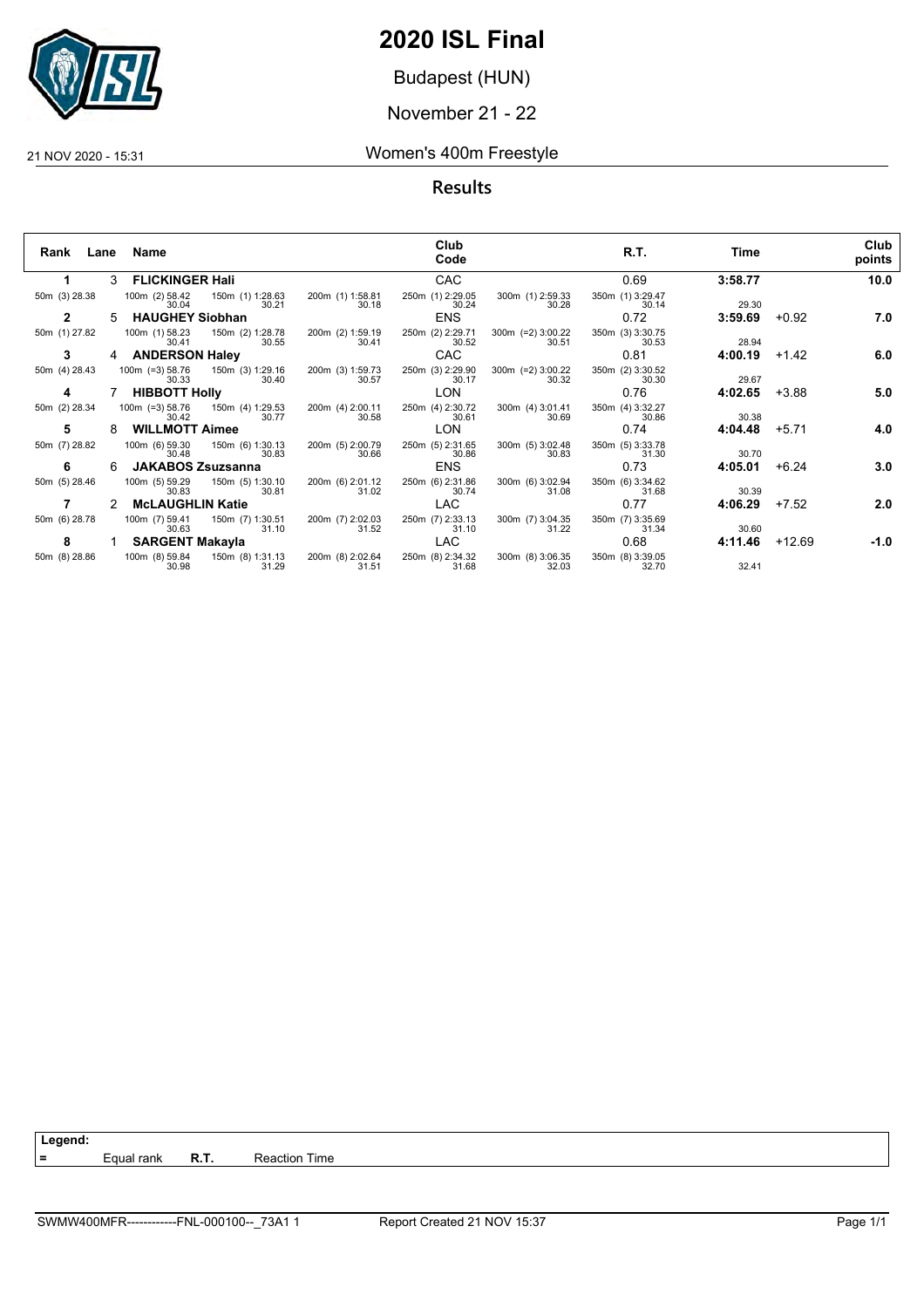

Budapest (HUN)

November 21 - 22

#### 21 NOV 2020 - 15:38 Men's 400m Freestyle

| Rank Lane     |    | Name                     |                                          |                           | Club<br>Code              |                           | R.T.                      | Time    |         | Club<br>points |
|---------------|----|--------------------------|------------------------------------------|---------------------------|---------------------------|---------------------------|---------------------------|---------|---------|----------------|
| 1.            | 7  | <b>DEAN Tom</b>          |                                          |                           | <b>LON</b>                |                           | 0.76                      | 3:36.56 |         | 10.0           |
| 50m (2) 24.90 |    | 100m (2) 52.32<br>27.42  | 150m (2) 1:20.30<br>27.98                | 200m (2) 1:48.26<br>27.96 | 250m (1) 2:15.62<br>27.36 | 300m (1) 2:42.94<br>27.32 | 350m (1) 3:10.05<br>27.11 | 26.51   |         |                |
| $\mathbf{2}$  | 5. | <b>RAPSYS Danas</b>      |                                          |                           | <b>ENS</b>                |                           | 0.68                      | 3:36.75 | $+0.19$ | 7.0            |
| 50m (4) 25.14 |    | 100m (7) 53.03<br>27.89  | 150m (6) 1:20.95<br>27.92                | 200m (4) 1:49.01<br>28.06 | 250m (3) 2:16.73<br>27.72 | 300m (3) 2:44.31<br>27.58 | 350m (2) 3:11.12<br>26.81 | 25.63   |         |                |
| 3             |    | <b>HAAS Townley</b>      |                                          |                           | <b>CAC</b>                |                           | 0.74                      | 3:39.55 | $+2.99$ | 6.0            |
| 50m (6) 25.25 |    | 27.64                    | 100m (6) 52.89 150m (5) 1:20.88<br>27.99 | 200m (5) 1:49.03<br>28.15 | 250m (4) 2:17.18<br>28.15 | 300m (4) 2:45.15<br>27.97 | 350m (3) 3:12.56<br>27.41 | 26.99   |         |                |
| 4             |    | <b>SCHEFFER Fernando</b> |                                          |                           | <b>LAC</b>                |                           | 0.68                      | 3:41.28 | +4.72   | 5.0            |
| 50m (1) 24.85 |    | 100m (1) 51.92<br>27.07  | 150m (1) 1:19.64<br>27.72                | 200m (1) 1:47.88<br>28.24 | 250m (2) 2:15.82<br>27.94 | 300m (2) 2:44.26<br>28.44 | 350m (4) 3:12.99<br>28.73 | 28.29   |         |                |
| 5             | 6  | <b>LITCHFIELD Max</b>    |                                          |                           | <b>ENS</b>                |                           | 0.64                      | 3:42.40 | +5.84   | 4.0            |
| 50m (7) 25.43 |    | 100m (5) 52.88<br>27.45  | 150m (7) 1:21.01<br>28.13                | 200m (7) 1:49.71<br>28.70 | 250m (6) 2:18.07<br>28.36 | 300m (6) 2:46.47<br>28.40 | 350m (6) 3:14.88<br>28.41 | 27.52   |         |                |
| 6             |    | <b>HEIDTMANN Jacob</b>   |                                          |                           | <b>LAC</b>                |                           | 0.69                      | 3:42.49 | $+5.93$ | 3.0            |
| 50m (5) 25.17 |    | 100m (4) 52.49<br>27.32  | 150m (3) 1:20.36<br>27.87                | 200m (3) 1:48.89<br>28.53 | 250m (5) 2:17.35<br>28.46 | 300m (5) 2:46.10<br>28.75 | 350m (5) 3:14.46<br>28.36 | 28.03   |         |                |
|               | 8  | <b>GUY James</b>         |                                          |                           | <b>LON</b>                |                           | 0.65                      | 3:44.79 | $+8.23$ | 2.0            |
| 50m (3) 25.05 |    | 100m (3) 52.47<br>27.42  | 150m (4) 1:20.69<br>28.22                | 200m (6) 1:49.37<br>28.68 | 250m (7) 2:18.15<br>28.78 | 300m (7) 2:47.13<br>28.98 | 350m (7) 3:16.31<br>29.18 | 28.48   |         |                |
| 8             | 4  | <b>WANG Eddie</b>        |                                          |                           | CAC                       |                           | 0.61                      | 3:45.54 | +8.98   |                |
| 50m (8) 25.68 |    | 100m (8) 53.89<br>28.21  | 150m (8) 1:22.22<br>28.33                | 200m (8) 1:50.64<br>28.42 | 250m (8) 2:18.92<br>28.28 | 300m (8) 2:47.78<br>28.86 | 350m (8) 3:16.88<br>29.10 | 28.66   |         |                |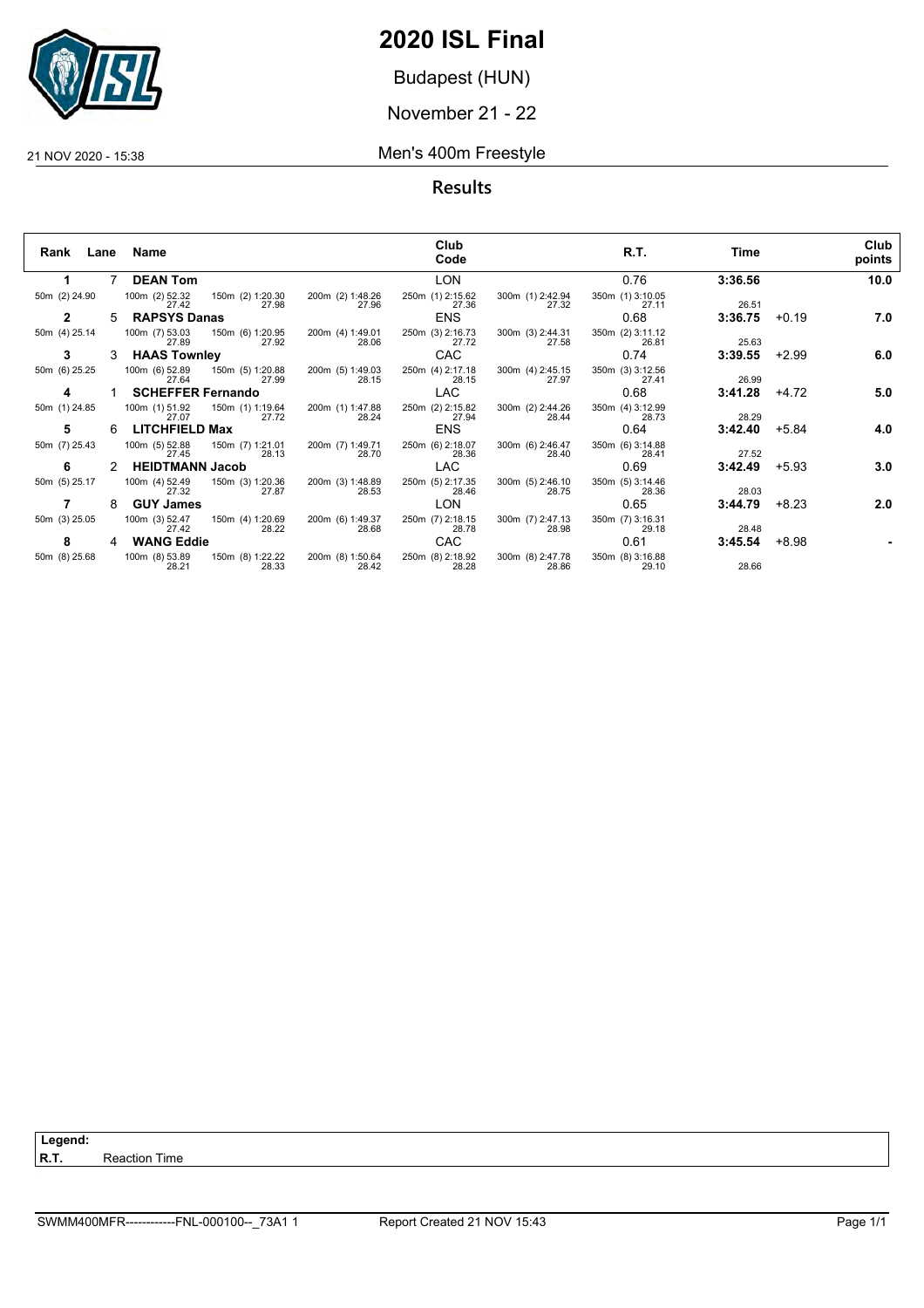

Budapest (HUN)

November 21 - 22

#### 21 NOV 2020 - 15:46 Women's 4x100m Medley Relay

### **Results**

| 18.0<br>14.0 |
|--------------|
|              |
|              |
|              |
|              |
|              |
|              |
|              |
|              |
|              |
|              |
| 12.0         |
|              |
|              |
|              |
|              |
| 10.0         |
|              |
|              |
|              |
|              |
| 8.0          |
|              |
|              |
|              |
|              |
| 6.0          |
|              |
|              |
|              |
|              |
| 4.0          |
|              |
|              |
|              |
|              |
| 2.0          |
|              |
|              |
|              |
|              |
|              |

#### **Legend:**

**=** Equal rank **R.T.** Reaction Time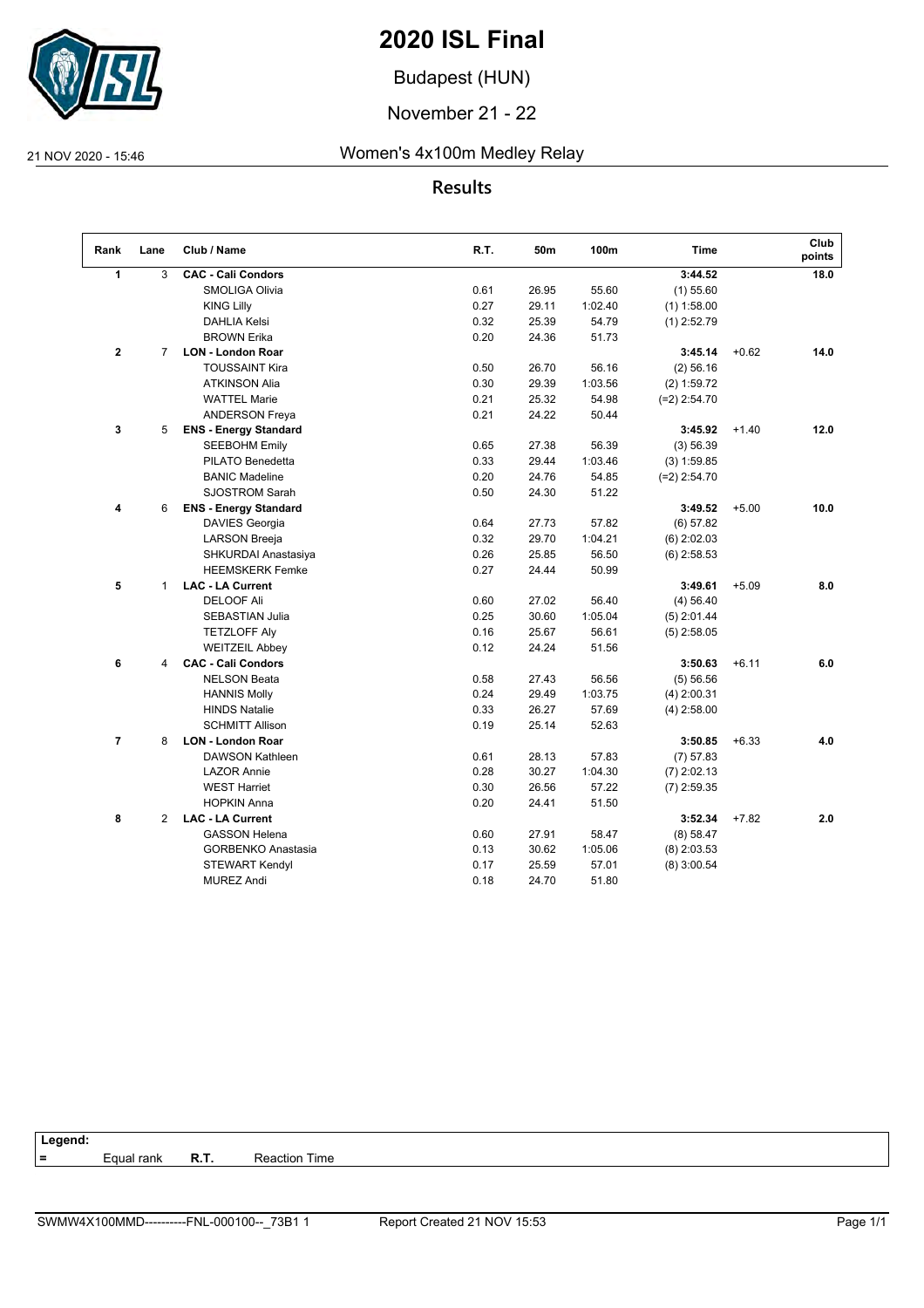

Budapest (HUN)

November 21 - 22

#### 21 NOV 2020 - 15:52 Men's 4x100m Medley Relay

## **Results**

| Rank    | Lane           | Club / Name                  | R.T.    | 50m   | 100m    | <b>Time</b>   |         | Club<br>points |
|---------|----------------|------------------------------|---------|-------|---------|---------------|---------|----------------|
| 1       | 5              | <b>ENS - Energy Standard</b> |         |       |         | 3:18.28       |         | 18.0           |
|         |                | <b>KOLESNIKOV Kliment</b>    | 0.65    | 23.80 | 48.58 W | $(1)$ 48.58   |         |                |
|         |                | SHYMANOVICH Ilya             | 0.16    | 25.65 | 55.38   | $(1)$ 1:43.96 |         |                |
|         |                | le CLOS Chad                 | 0.35    | 22.45 | 48.53   | $(1)$ 2:32.49 |         |                |
|         |                | <b>MANAUDOU Florent</b>      | 0.20    | 21.23 | 45.79   |               |         |                |
| $\bf 2$ | $\mathbf{1}$   | <b>LAC - LA Current</b>      |         |       |         | 3:19.65       | $+1.37$ | 14.0           |
|         |                | <b>MURPHY Ryan</b>           | 0.54    | 23.76 | 49.36   | $(2)$ 49.36   |         |                |
|         |                | <b>SILVA FRANCA Felipe</b>   | 0.13    | 25.85 | 56.18   | (3) 1:45.54   |         |                |
|         |                | SHIELDS Tom                  | 0.12    | 21.77 | 48.04   | $(2)$ 2:33.58 |         |                |
|         |                | <b>ROONEY Maxime</b>         | 0.18    | 21.78 | 46.07   |               |         |                |
| 3       | 3              | <b>CAC - Cali Condors</b>    |         |       |         | 3:20.01       | $+1.73$ | 12.0           |
|         |                | <b>STEWART Coleman</b>       | 0.59    | 24.15 | 49.83   | $(4)$ 49.83   |         |                |
|         |                | <b>FINK Nic</b>              | 0.21    | 26.07 | 56.30   | (4) 1:46.13   |         |                |
|         |                | <b>DRESSEL Caeleb</b>        | 0.22    | 22.25 | 48.18   | $(3)$ 2:34.31 |         |                |
|         |                | <b>RESS Justin</b>           | 0.16    | 21.76 | 45.70   |               |         |                |
| 4       | 8              | <b>LON - London Roar</b>     |         |       |         | 3:20.67       | $+2.39$ | 10.0           |
|         |                | <b>GUIDO Guilherme</b>       | 0.57    | 24.06 | 49.59   | $(3)$ 49.59   |         |                |
|         |                | PEATY Adam                   | 0.30    | 25.71 | 55.36   | (2) 1:44.95   |         |                |
|         |                | <b>KUSCH Marius</b>          | 0.34    | 23.10 | 49.69   | $(4)$ 2:34.64 |         |                |
|         |                | <b>SCOTT Duncan</b>          | 0.09    | 21.82 | 46.03   |               |         |                |
| 5       | $\overline{7}$ | <b>LON - London Roar</b>     |         |       |         | 3:22.83       | $+4.55$ | 8.0            |
|         |                | <b>GREENBANK Luke</b>        | 0.61    | 24.61 | 50.39   | $(7)$ 50.39   |         |                |
|         |                | PRIGODA Kirill               | $-0.02$ | 25.60 | 56.19   | (5) 1:46.58   |         |                |
|         |                | <b>LANZA Vini</b>            | 0.24    | 22.84 | 49.65   | $(5)$ 2:36.23 |         |                |
|         |                | <b>VEKOVISHCHEV Mikhail</b>  | 0.19    | 22.08 | 46.60   |               |         |                |
| 6       | 4              | <b>CAC - Cali Condors</b>    |         |       |         | 3:24.48       | $+6.20$ | 6.0            |
|         |                | <b>KAWECKI Radoslaw</b>      | 0.62    | 24.54 | 50.24   | $(6)$ 50.24   |         |                |
|         |                | <b>CORDES Kevin</b>          | 0.25    | 26.60 | 57.24   | $(7)$ 1:47.48 |         |                |
|         |                | <b>CIESLAK Marcin</b>        | 0.40    | 23.29 | 50.22   | $(6)$ 2:37.70 |         |                |
|         |                | MAJCHRZAK Kacper             | 0.21    | 22.64 | 46.78   |               |         |                |
| 7       | 6              | <b>ENS - Energy Standard</b> |         |       |         | 3:24.89       | $+6.61$ | 4.0            |
|         |                | <b>GREVERS Matt</b>          | 0.66    | 24.42 | 50.14   | $(5)$ 50.14   |         |                |
|         |                | <b>LIMA Felipe</b>           | 0.35    | 26.41 | 57.13   | (6) 1:47.27   |         |                |
|         |                | <b>ZIRK Kregor</b>           | 0.25    | 23.58 | 50.85   | $(7)$ 2:38.12 |         |                |
|         |                | <b>BILIS Simonas</b>         | 0.28    | 22.14 | 46.77   |               |         |                |
| 8       | $\overline{2}$ | <b>LAC - LA Current</b>      |         |       |         | 3:25.18       | $+6.90$ | 2.0            |
|         |                | <b>CHRISTOU Apostolos</b>    | 0.58    | 24.21 | 50.95   | $(8)$ 50.95   |         |                |
|         |                | <b>LICON Will</b>            | 0.30    | 26.72 | 56.94   | $(8)$ 1:47.89 |         |                |
|         |                | PRENOT Josh                  | 0.17    | 22.92 | 50.43   | $(8)$ 2:38.32 |         |                |
|         |                | <b>FERREIRA Marco</b>        | 0.18    | 22.24 | 46.86   |               |         |                |

# Legend:<br>R.T.

Reaction Time **W** World Record at intermediate distance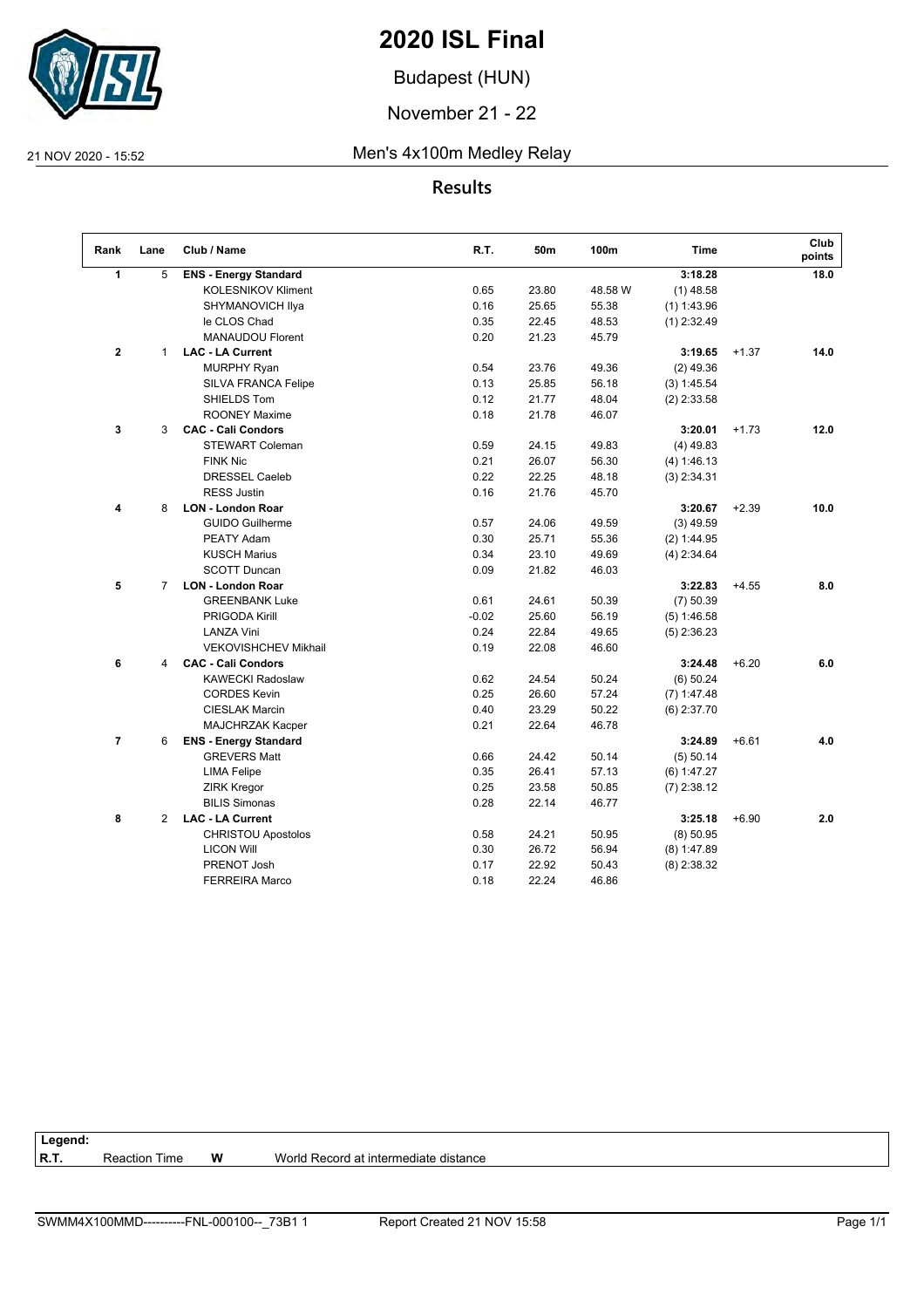

Budapest (HUN)

November 21 - 22

Swimming

## **Club Standings**

| Rank | Club            | <b>Club Code</b> | Men   | Women | Mixed                    | Total |
|------|-----------------|------------------|-------|-------|--------------------------|-------|
|      | Cali Condors    | CAC              | 116.0 | 151.0 | $\overline{\phantom{0}}$ | 267.0 |
|      | Energy Standard | <b>ENS</b>       | 118.5 | 121.0 | $\overline{\phantom{0}}$ | 239.5 |
|      | London Roar     | LON              | 102.5 | 97.0  | $\overline{\phantom{a}}$ | 199.5 |
| 4    | LA Current      | LAC              | 104.0 | 73.0  | $\overline{\phantom{0}}$ | 177.0 |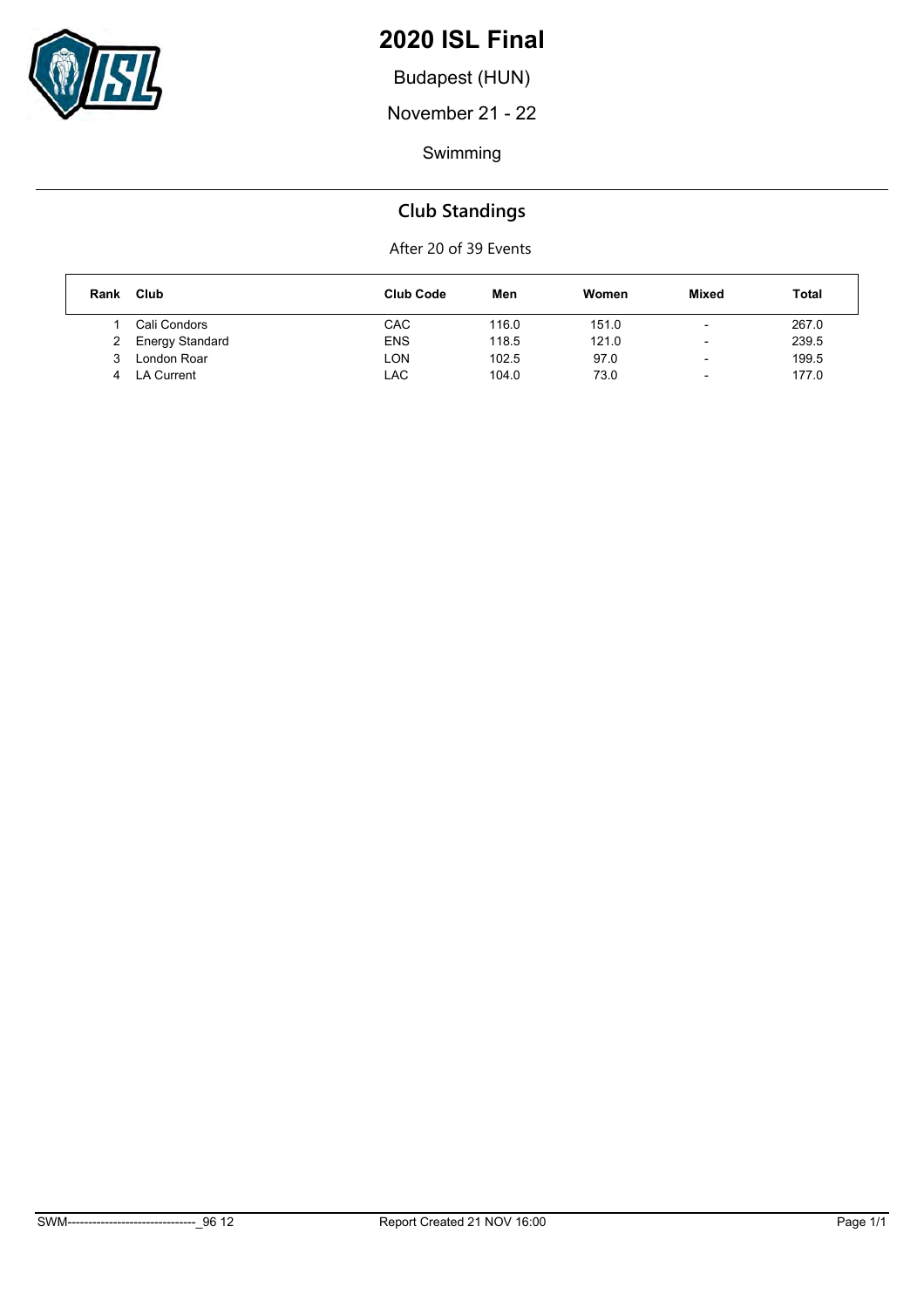

Budapest (HUN)

November 21 - 22

Swimming

## **Match MVP Standings**

| Rank | Name                      | <b>Club Code</b> | <b>Ranking Points</b> | <b>Bonus Points</b>      | Total   |
|------|---------------------------|------------------|-----------------------|--------------------------|---------|
| 1    | DRESSEL Caeleb            | CAC              | 40.5                  |                          | 40.5    |
| 2    | <b>KING Lilly</b>         | CAC              | 38.5                  |                          | 38.5    |
| 3    | SJOSTROM Sarah            | <b>ENS</b>       | 26.0                  |                          | 26.0    |
| 4    | <b>MURPHY Ryan</b>        | LAC              | 25.5                  |                          | 25.5    |
| 5    | <b>RYLOV Evgeny</b>       | <b>ENS</b>       | 22.0                  | $\overline{\phantom{0}}$ | 22.0    |
| 6    | SHYMANOVICH Ilya          | <b>ENS</b>       | 21.5                  |                          | 21.5    |
| 6    | GASTALDELLO Beryl         | ${\sf LAC}$      | 21.5                  |                          | 21.5    |
| 8    | SMOLIGA Olivia            | CAC              | 20.0                  |                          | 20.0    |
| 9    | <b>NELSON Beata</b>       | CAC              | 18.5                  |                          | 18.5    |
| 10   | PICKREM Sydney            | LON              | 18.0                  |                          | 18.0    |
| 11   | <b>FINK Nic</b>           | CAC              | 16.0                  | $\overline{\phantom{0}}$ | 16.0    |
| 11   | <b>FLICKINGER Hali</b>    | CAC              | 16.0                  |                          | 16.0    |
| 11   | le CLOS Chad              | <b>ENS</b>       | 16.0                  |                          | 16.0    |
| 11   | MANAUDOU Florent          | <b>ENS</b>       | 16.0                  |                          | 16.0    |
| 15   | <b>HEEMSKERK Femke</b>    | <b>ENS</b>       | 15.5                  |                          | 15.5    |
| 16   | <b>HARVEY Mary-Sophie</b> | <b>ENS</b>       | 15.0                  |                          | 15.0    |
| 16   | PRIGODA Kirill            | <b>LON</b>       | 15.0                  | $\overline{\phantom{a}}$ | 15.0    |
| 18   | PEATY Adam                | LON              | 13.5                  |                          | 13.5    |
| 19   | <b>HAUGHEY Siobhan</b>    | <b>ENS</b>       | 13.0                  |                          | 13.0    |
| 20   | SHIELDS Tom               | LAC              | 12.5                  | $\overline{a}$           | 12.5    |
| 21   | <b>KOLESNIKOV Kliment</b> | <b>ENS</b>       | 12.0                  |                          | 12.0    |
| 21   | <b>SEEBOHM Emily</b>      | <b>ENS</b>       | 12.0                  |                          | 12.0    |
| 23   | ANDERSON Freya            | <b>LON</b>       | 11.5                  | $\blacksquare$           | 11.5    |
| 23   | <b>RESS Justin</b>        | CAC              | 11.5                  |                          | 11.5    |
| 23   | <b>HANNIS Molly</b>       | CAC              | 11.5                  |                          | 11.5    |
| 23   | <b>SELISKAR Andrew</b>    | ${\sf LAC}$      | 11.5                  |                          | 11.5    |
| 23   | <b>WATTEL Marie</b>       | LON              | 11.5                  |                          | 11.5    |
| 23   | <b>WEITZEIL Abbey</b>     | LAC              | 11.5                  |                          | 11.5    |
| 29   | <b>DELOOF Ali</b>         | LAC              | 11.0                  | $\overline{\phantom{0}}$ | 11.0    |
| 29   | <b>BROWN Erika</b>        | CAC              | 11.0                  |                          | 11.0    |
| 31   | <b>DAHLIA Kelsi</b>       | CAC              | 10.5                  |                          | 10.5    |
| 32   | <b>STEWART Coleman</b>    | CAC              | 10.0                  |                          | 10.0    |
| 32   | PILATO Benedetta          | <b>ENS</b>       | 10.0                  |                          | 10.0    |
| 32   | <b>DEAN Tom</b>           | LON              | 10.0                  |                          | 10.0    |
| 35   | <b>ATKINSON Alia</b>      | LON              | 9.5                   | $\overline{\phantom{a}}$ | 9.5     |
| 35   | <b>SCOTT Duncan</b>       | LON              | 9.5                   |                          | 9.5     |
| 37   | <b>GKOLOMEEV Kristian</b> | LAC              | 9.0                   |                          | 9.0     |
| 38   | <b>TOUSSAINT Kira</b>     | <b>LON</b>       | 8.5                   |                          | 8.5     |
| 38   | SILVA FRANCA Felipe       | LAC              | 8.5                   |                          | 8.5     |
| 40   | <b>KAWECKI Radoslaw</b>   | CAC              | 8.0                   |                          | 8.0     |
| 40   | <b>VAZAIOS Andreas</b>    | LON              | 8.0                   |                          | 8.0     |
| 40   | LITCHFIELD Max            | <b>ENS</b>       | 8.0                   |                          | 8.0     |
| 40   | <b>LAZOR Annie</b>        | LON              | 8.0                   |                          | 8.0     |
| 40   | <b>DIENER Christian</b>   | LON              | 8.0                   |                          | 8.0     |
| 40   | <b>GUIDO Guilherme</b>    | LON              | 8.0                   |                          | 8.0     |
| 46   | <b>KUSCH Marius</b>       | LON              | 7.5                   |                          | 7.5     |
| 47   | <b>CIESLAK Marcin</b>     | CAC              | 7.0                   |                          | $7.0\,$ |
| 47   | <b>SMALL Meghan</b>       | CAC              | $7.0\,$               |                          | $7.0\,$ |
| 47   | RAPSYS Danas              | ENS              | $7.0\,$               |                          | $7.0\,$ |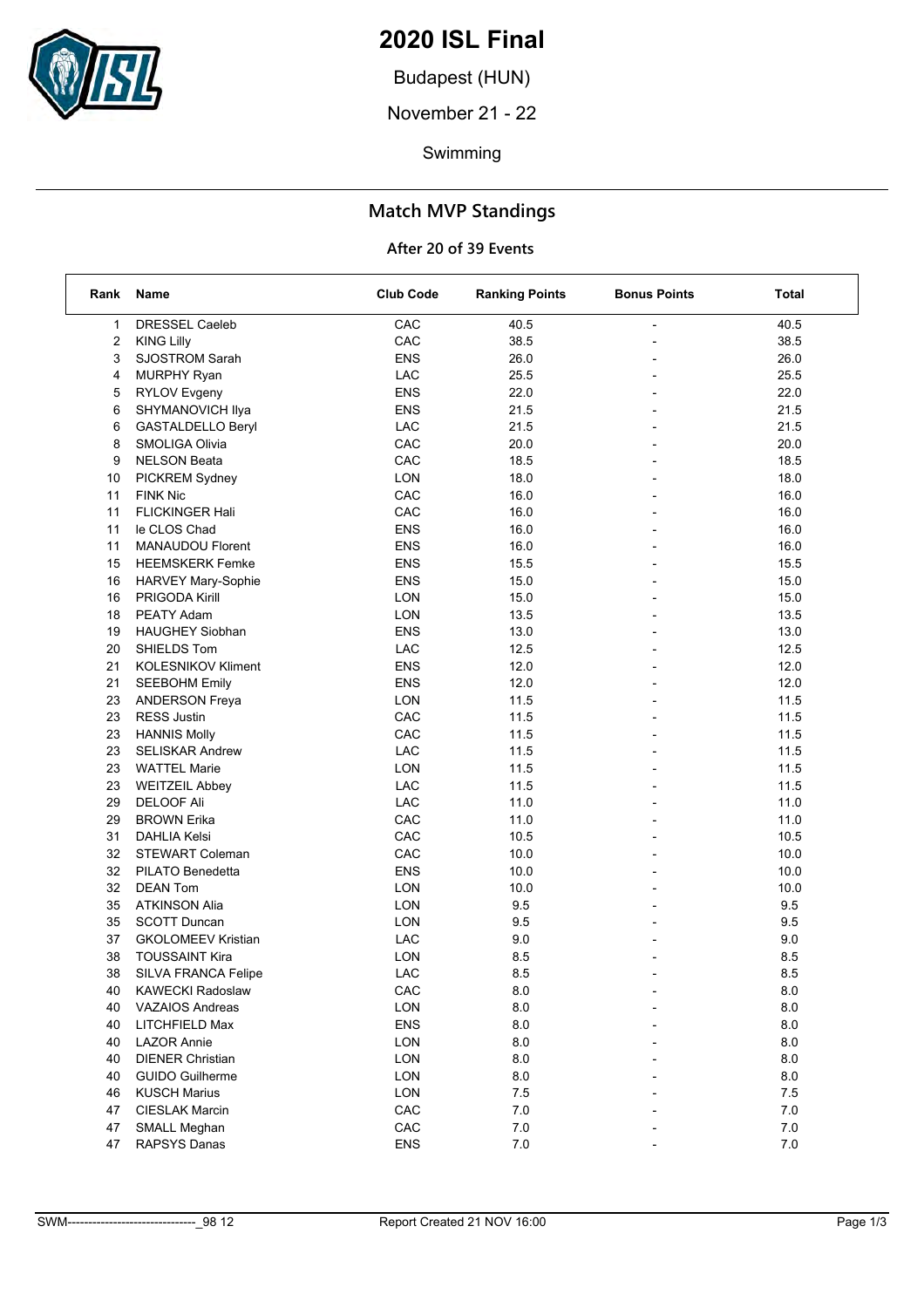

Budapest (HUN)

November 21 - 22

Swimming

## **Match MVP Standings**

| Rank | Name                        | <b>Club Code</b> | <b>Ranking Points</b> | <b>Bonus Points</b>      | Total |
|------|-----------------------------|------------------|-----------------------|--------------------------|-------|
| 47   | <b>GREENBANK Luke</b>       | LON              | 7.0                   |                          | 7.0   |
| 47   | <b>KAMENEVA Mariia</b>      | LON              | 7.0                   |                          | 7.0   |
| 52   | <b>LICON Will</b>           | LAC              | 6.5                   |                          | 6.5   |
| 52   | <b>SCHEFFER Fernando</b>    | LAC              | 6.5                   | $\overline{a}$           | 6.5   |
| 52   | <b>ROONEY Maxime</b>        | LAC              | 6.5                   |                          | 6.5   |
| 55   | <b>HAAS Townley</b>         | CAC              | 6.0                   |                          | 6.0   |
| 55   | <b>BLUME Pernille</b>       | <b>ENS</b>       | 6.0                   |                          | 6.0   |
| 55   | SEBASTIAN Julia             | LAC              | 6.0                   |                          | 6.0   |
| 55   | <b>ANDERSON Haley</b>       | CAC              | 6.0                   |                          | 6.0   |
| 55   | DAWSON Kathleen             | <b>LON</b>       | 6.0                   | $\overline{\phantom{a}}$ | 6.0   |
| 60   | DAVIES Georgia              | <b>ENS</b>       | 5.5                   |                          | 5.5   |
| 60   | SHKURDAI Anastasiya         | <b>ENS</b>       | 5.5                   |                          | 5.5   |
| 60   | <b>TETZLOFF Aly</b>         | LAC              | 5.5                   |                          | 5.5   |
| 63   | MAJCHRZAK Kacper            | CAC              | 5.0                   |                          | 5.0   |
| 63   | <b>BANIC Madeline</b>       | <b>ENS</b>       | 5.0                   |                          | 5.0   |
| 63   | <b>HIBBOTT Holly</b>        | <b>LON</b>       | 5.0                   | $\overline{\phantom{a}}$ | 5.0   |
| 63   | <b>HVAS Tomoe</b>           | LAC              | 5.0                   |                          | 5.0   |
| 67   | <b>CORDES Kevin</b>         | CAC              | 4.5                   |                          | 4.5   |
| 67   | LANZA Vini                  | <b>LON</b>       | 4.5                   | $\overline{a}$           | 4.5   |
| 67   | <b>GUY James</b>            | <b>LON</b>       | 4.5                   |                          | 4.5   |
| 67   | <b>VEKOVISHCHEV Mikhail</b> | <b>LON</b>       | 4.5                   |                          | 4.5   |
| 71   | <b>HINDS Natalie</b>        | CAC              | 4.0                   | $\overline{\phantom{a}}$ | 4.0   |
| 71   | <b>LIMA Felipe</b>          | <b>ENS</b>       | 4.0                   |                          | 4.0   |
| 71   | <b>GORBENKO Anastasia</b>   | LAC              | 4.0                   |                          | 4.0   |
| 71   | O'CONNOR Siobhan-Marie      | <b>LON</b>       | 4.0                   | $\overline{a}$           | 4.0   |
| 71   | <b>MUREZ Andi</b>           | LAC              | 4.0                   |                          | 4.0   |
| 71   | <b>SCHMITT Allison</b>      | CAC              | 4.0                   |                          | 4.0   |
| 71   | <b>DRESSEL Sherridon</b>    | CAC              | 4.0                   | $\overline{\phantom{a}}$ | 4.0   |
| 71   | <b>HOPKIN Anna</b>          | <b>LON</b>       | 4.0                   |                          | 4.0   |
| 71   | <b>WILLMOTT Aimee</b>       | LON              | 4.0                   |                          | 4.0   |
| 80   | <b>JACKSON Tate</b>         | CAC              | 3.5                   | $\overline{a}$           | 3.5   |
| 80   | <b>BENTZ Gunnar</b>         | CAC              | 3.5                   |                          | 3.5   |
| 80   | McLAUGHLIN Katie            | LAC              | 3.5                   |                          | 3.5   |
| 80   | <b>GASSON Helena</b>        | LAC              | 3.5                   | $\overline{\phantom{a}}$ | 3.5   |
| 84   | <b>ZIRK Kregor</b>          | <b>ENS</b>       | 3.0                   |                          | 3.0   |
| 84   | <b>BILIS Simonas</b>        | <b>ENS</b>       | 3.0                   |                          | 3.0   |
| 84   | JAKABOS Zsuzsanna           | <b>ENS</b>       | $3.0\,$               |                          | 3.0   |
| 84   | <b>CARTER Dylan</b>         | <b>LAC</b>       | 3.0                   |                          | 3.0   |
| 84   | HEIDTMANN Jacob             | LAC              | 3.0                   |                          | 3.0   |
| 89   | PRENOT Josh                 | LAC              | 2.5                   |                          | 2.5   |
| 89   | <b>LARSON Breeja</b>        | ENS              | 2.5                   |                          | 2.5   |
| 89   | <b>McLAY Scott</b>          | LON              | 2.5                   |                          | 2.5   |
| 92   | CHRISTOU Apostolos          | LAC              | 2.0                   |                          | 2.0   |
| 92   | <b>SZARANEK Mark</b>        | CAC              | 2.0                   |                          | 2.0   |
| 92   | PROUD Ben                   | <b>ENS</b>       | 2.0                   |                          | 2.0   |
| 92   | STEWART Kendyl              | ${\sf LAC}$      | 2.0                   |                          | 2.0   |
| 92   | <b>FERREIRA Marco</b>       | ${\sf LAC}$      | 2.0                   |                          | 2.0   |
| 92   | <b>ZHILKIN Andrey</b>       | <b>ENS</b>       | 2.0                   |                          | 2.0   |
| 92   | <b>HOPE Lucy</b>            | ENS              | 2.0                   |                          | 2.0   |